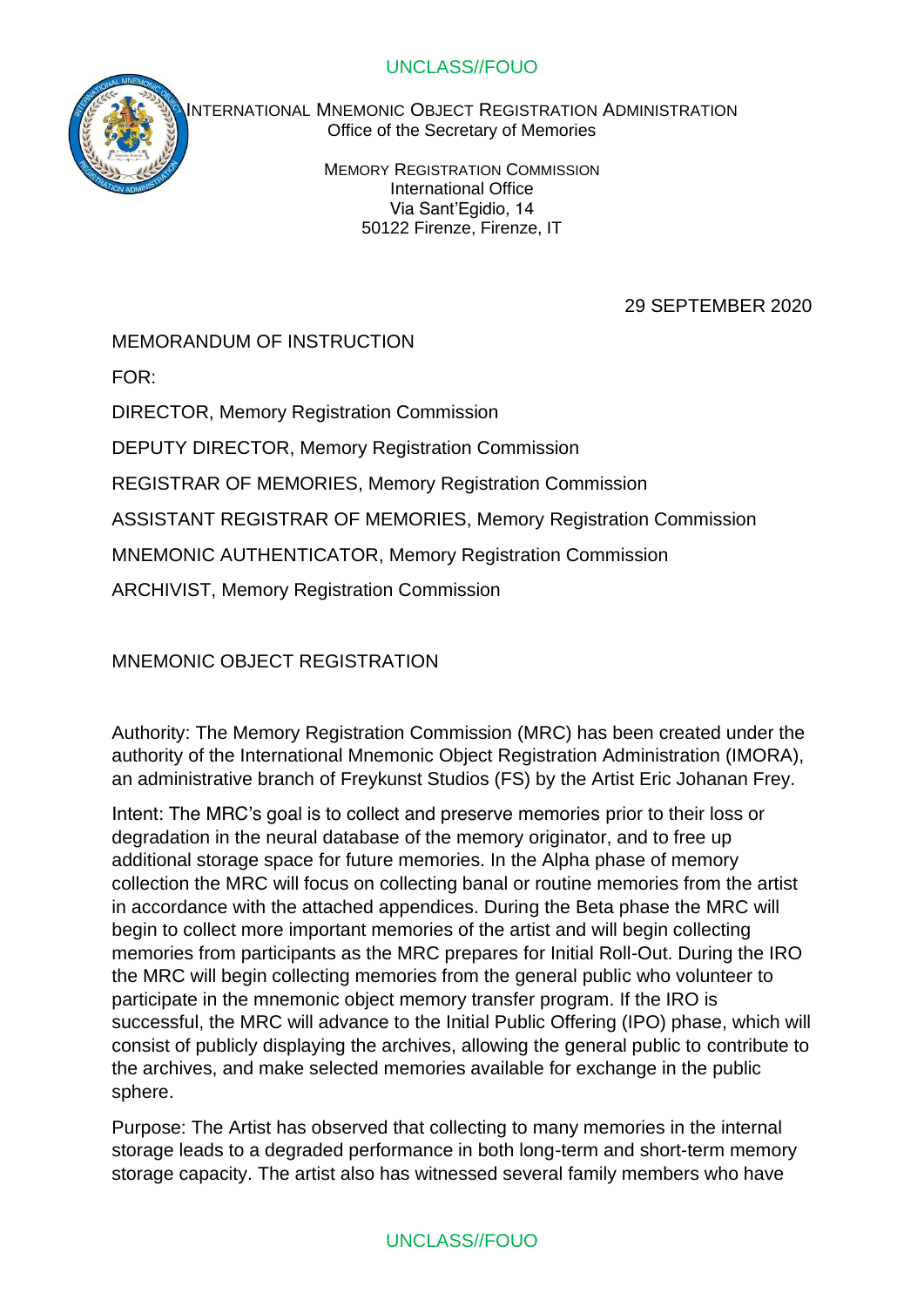MEMORANDUM OF INSTRUCTION dtd 29 SEP 2020 MNEMONIC OBJECT REGISTRATION (Continued)

suffered major data corruption and memory loss due to neural network malfunctions through stoke, dementia, and Alzheimer's disease. In an effort to preserve as many memories as possible the artist has begun to utilize mnemonic objects to transfer memories, allowing for an offsite memory storage, in an effort to prevent future loss of memory.

Implementation: The MRC will use IMORA approved methods and forms to record and archive memories as outlined in Appendix A-L. Further implementing instructions will be published as the MRC moves forward through the implementation phases.

Signed,

ERIC J. FREY MSG(Ret) USA, DOSM, BFA, Secretary of Memories President/CEO Freykunst Studios,

Encl:

Appendix A: Codice Memoria

Appendix B: Registry of Memories

Appendix C: FS Form 404-C Object Certification

Appendix D: FS Form 12-Z Memory Certification

Appendix E: FS Form 74-T Transfer of Memory

Appendix F: FS Form 162 Receipt of Memory

Appendix G: FS Form COA-EE-504 Certification of Authenticity

Appendix H: Archiving of Memory

Appendix I: FS Form 249 Incomplete Record log

Appendix J: FS Form 1249 Incomplete Record Reconciliation

Appendix K: Special Procedures- Classified Materials

Appendix L: Special Procedures- Missing Encryption Device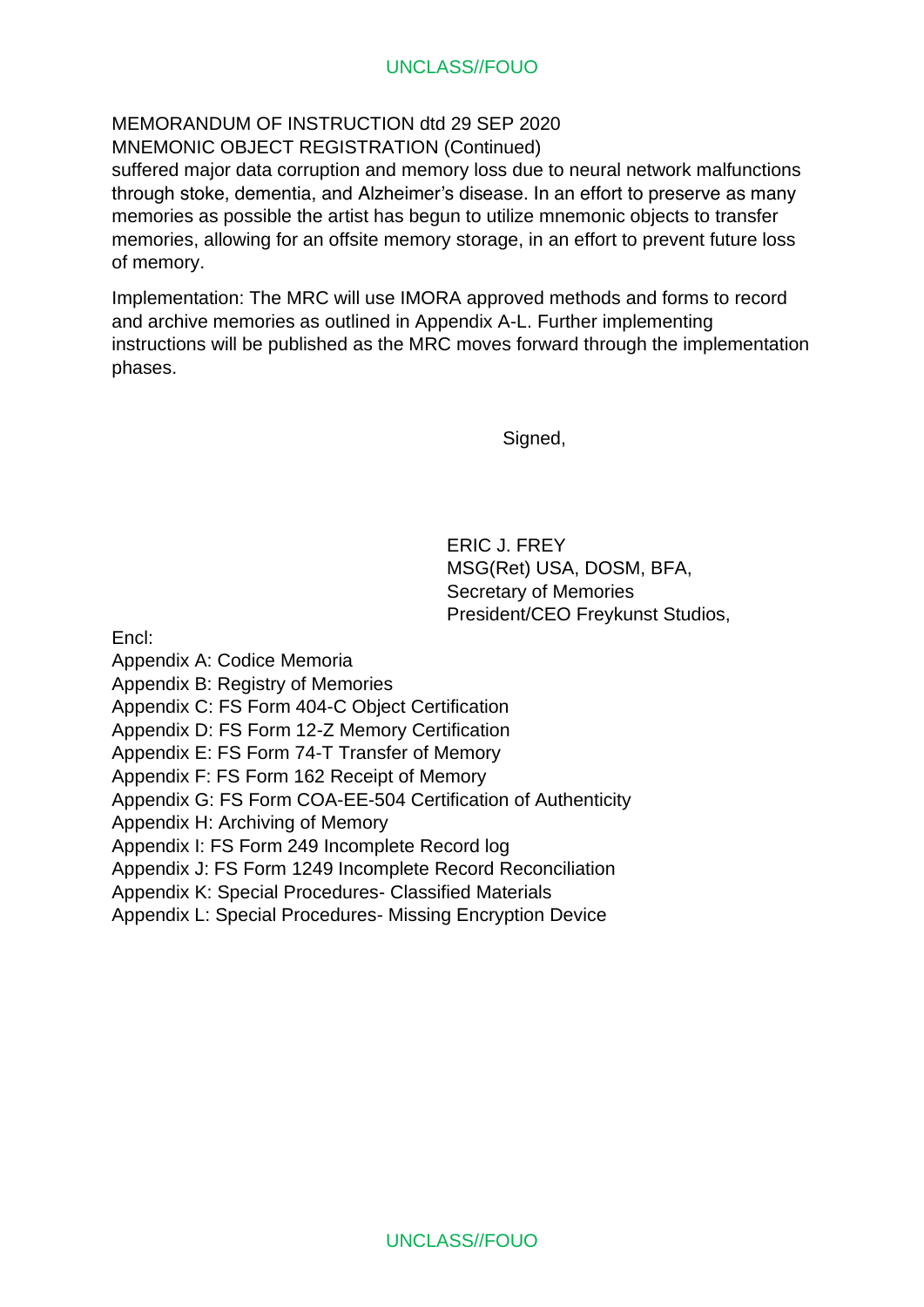MEMORANDUM OF INSTRUCTION dtd 29 SEP 2020 MNEMONIC OBJECT REGISTRATION (Continued) Appendix A: Codice Memoria

- 1. The Codice Memoria is the primary record of all memories. Within this book beginning with Volume A, the Archivist of Memories will record a description of the memory transferred to a mnemonic object, a physical description of the mnemonic object, and when possible an image of the memory and object will be included in the recording. The Archivist will follow these instructions for recording a memory in the Codice Memoria.
- 2. Using a sheet of A5 vellum or parchment paper, the archivist will (using landscape format) type the name of the memory imprinter and a transcript<sup>1</sup> of the memory as described by the memory imprinter leaving a 3 cm margin on the top for attaching the memory. If the memory is long or detailed the archivist may use an A4 sheet, folded 10.3 cm from the bottom. Once the memory is recorded the archivist will fold the top edge of the paper towards the back, 2 cm from the top. In the event a typewriter is unavailable the archivist may write the description using BLACK ink, neatly printed, or using script.
- 3. Using a sheet of A5 vellum or parchment paper, a sheet of carbon transfer paper, and a plain sheet of A5 paper, the archivist will (using landscape format) type the description<sup>2</sup> of the mnemonic object, leaving a 3 cm margin on the top for attaching the description. Once the description is recorded the archivist will fold the top edge of the paper towards the back 2 cm from the top. In the event a typewriter is unavailable the archivist may write the description using BLACK ink, neatly printed, or using script. If ballpoint or rollerball pen is not used, the archivist will be required to write the description on both the original and the copy.
- 4. The Archivist will take a photograph of the mnemonic object and print the image on A6 photo paper. If a photo printer is not immediately available, the archivist will record the missing image on FS Form 249.
- 5. The Archivist will collect an image of the memory if available. If the memory imprinter does not have an image immediately available, the archivist will provide a completed form FS Form 1249 to the imprinter which has instructions on how to provide an image at a later date. The archivist will then record the missing image on FS Form 249.
- 6. Inside the Codice Memoria the archivist will prepare the recording pages with GREEN ink as follows (These pages may be prepared in advance):
	- a. On the left page in the top margin the archivist will write "Image of Memory"

<sup>1</sup> If Memory is not in English, the archivist will record the memory in the language of the Memory Imprinter, then translate the memory into English. Both entries will be entered into the Codice Memoria

<sup>2</sup> All descriptions are in English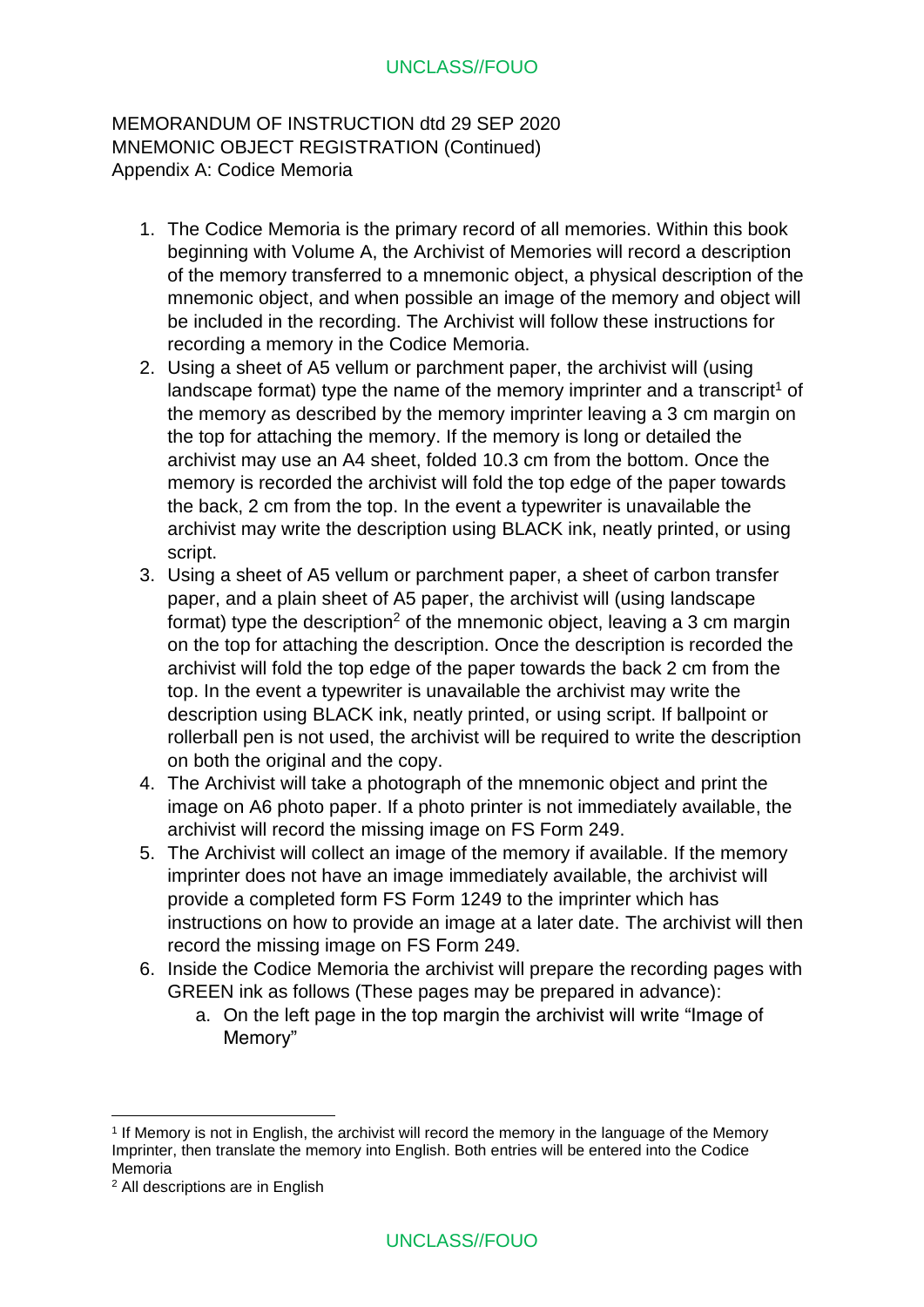MEMORANDUM OF INSTRUCTION dtd 29 SEP 2020 MNEMONIC OBJECT REGISTRATION (Continued) Appendix A Codice Memoria Continued:

- b. On the left page in the bottom margin the archivist will write "Image of Mnemonic Object"
- c. On the right page in the top margin the archivist will write "Description of Memory"
- d. On the right page in the bottom margin the archivist will write "Description of Mnemonic Object" and will stamp the page with the Memory Registration Serial Number (MSN) in RED ink.
- e. On the upper left page the archivist will attach the image of the memory using archival adhesive
- f. On the lower left page the archivist will attach the image of the mnemonic object using archival adhesive
- g. The archivist will apply adhesive to the folded back portion of the memory, and attach the memory to the upper right page, then write a brief title not to exceed 30 characters, above the document, followed by level of importance:
	- i. Official Memories; memories of official events, ceremonies, or activities sanctioned by Governments, and Educational **Institutions**
	- ii. Important Memories; as determined by the Memory Imprinter
	- iii. Routine or Banal memories, or Undetermined; Archivist may upgrade a memory at their discretion
- h. The archivist will apply adhesive to the folded back portion of the description of the mnemonic object, and attach the memory to the lower right page
- i. Below the mnemonic object description, the archivist will annotate in GREEN ink, the location, date (DD MMM YYYY) and time (24 hour clock) the recording was completed. Then sign in GREEN ink and overstamp signature in BLUE ink
- 7. If any portion of the memory contains classified material from any NATO country follow special procedures described in Appendix K
- 8. The archivist will scan both pages of the Codice Memoria, labeling them with the MSN, CM and the page numbers (0000-CM-001) saving the images to the main data base
- 9. Once all items are attached the archivist will journal the memory in the Registry of Memories as described in Appendix B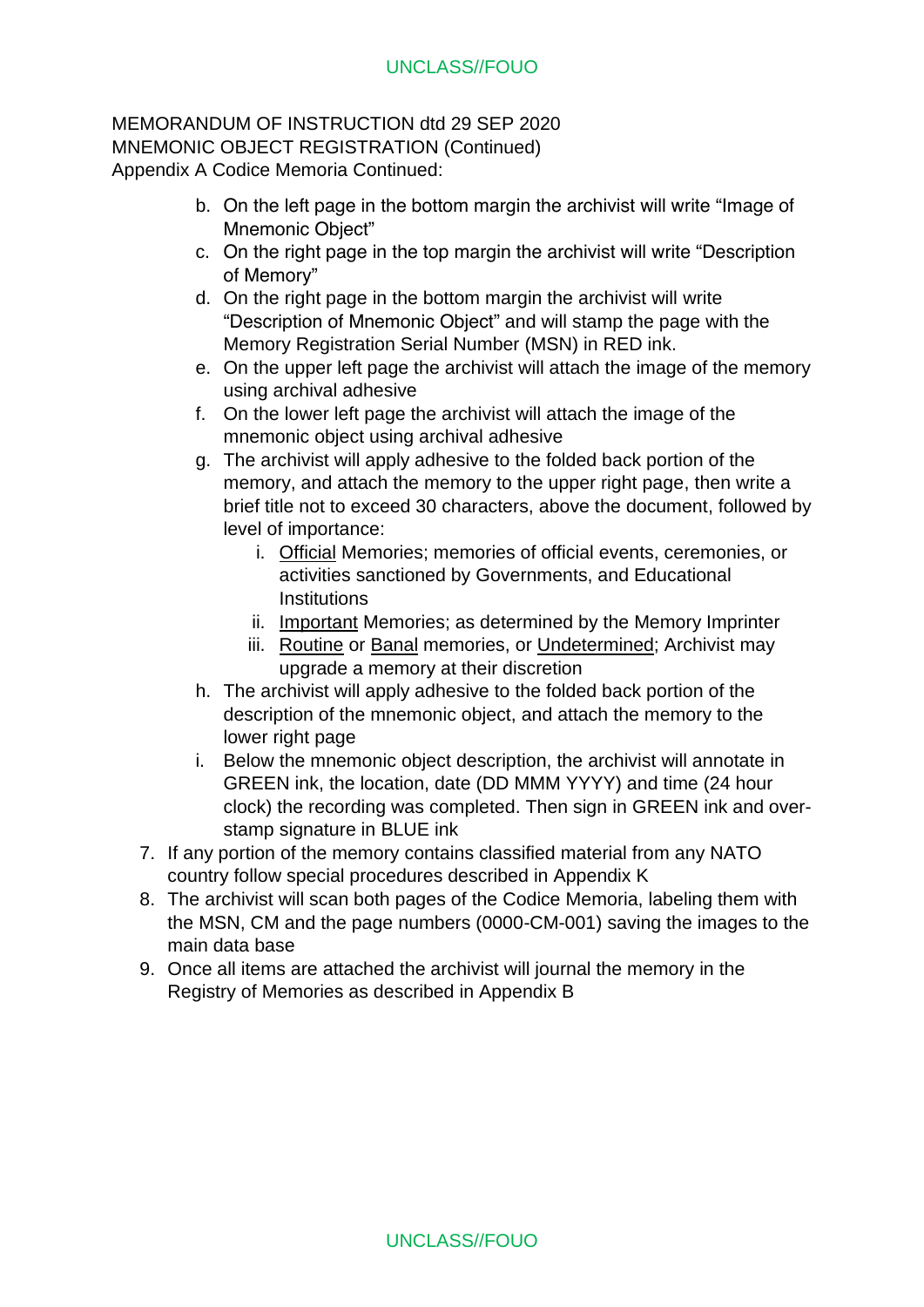MEMORANDUM OF INSTRUCTION dtd 29 SEP 2020 MNEMONIC OBJECT REGISTRATION (Continued) Appendix B: Registry of Memories

- 1. The Registry of Memories is the journal log and index of all memories collected by the MRC. Within this book beginning with Volume 1, the Archivist of Memories will record a description of the memory transferred to a mnemonic object, a physical description of the mnemonic object, and when possible an image of the memory and object will be included in the recording. The Archivist will follow these instructions for recording a memory in the Codice Memoria.
	- a. All handwritten entries will be in BLACK, or BLUE-BLACK ink
	- b. Enter the Julian date of the journal entry followed by importance code (W) for official memories, (R) for important memories, (N) for routine or banal memories
	- c. Enter the MSN using the numerator and RED ink
	- d. Name of Memory Imprinter
	- e. Enter title of the memory
	- f. Enter location of recording (City, State, Country)
	- g. Enter the date of recording (DD MMM YYYY)
	- h. Enter the time of recording (24 hour clock)
	- i. Enter the name of the Archivist
	- j. If the entry contains NATO classified information follow special procedures outlined in Appendix K
	- k. If any memory has missing items that were recorded on FS Form 249 in the left margin add a circle (not to exceed 5 mm in diameter) for each item missing
- 2. Once the journal entry is complete the Archivist will prepare the packet for the next stages.
	- a. Using A3 size paper, fold in half to create an A4 folder
	- b. On the front of the folder between 5 cm and 10 cm from the top edge, and approximately centered stamp the MSN in RED ink
	- c. Place the following items in the folder in the order listed
		- i. FS Form COA-EE-504 MSN stamped in RED ink on upper left and lower right corner
		- ii. FS Form 74-T MSN stamped in RED ink where indicated
		- iii. FS Form 12-Z MSN stamped in RED ink where indicated
		- iv. FS Form 404-C-1 MSN stamped in RED ink where indicated
		- v. 1 sheet of tissue or tracing paper
		- vi. FS Form 404-C-2 MSN stamped in RED ink where indicated
		- vii. Copy of Mnemonic Object Description
		- viii. FS Form RM-1 MSN stamped in RED ink where indicated
- 3. When a page of the Registry of Memories is complete, the archivist will scan the page, labeling them RoM and the page number (RoM-01) saving the images to the main data base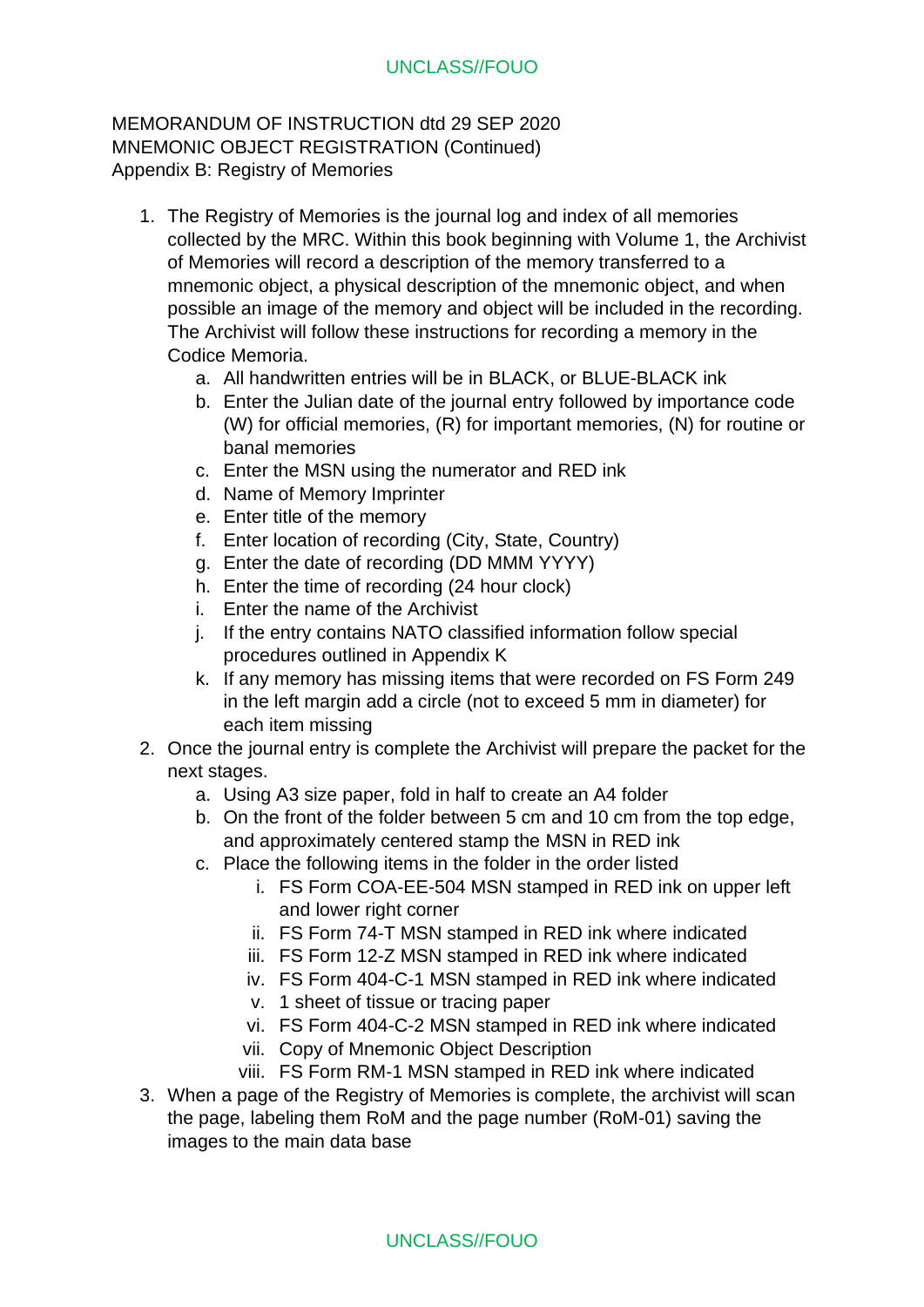MEMORANDUM OF INSTRUCTION dtd 29 SEP 2020 MNEMONIC OBJECT REGISTRATION (Continued) Appendix C: FS Form 404-C-1&2 Object Certification

- 1. FS Form 404-C-2 is the most critical element of the Memory Registration, the Archivist must treat this form with the utmost respect and care.
- 2. FS Form 404-C-2 is used to attach the mnemonic object once the memory has been imprinted by the memory recorder. Before the archivist may take possession of the mnemonic object the memory recorder must place their right index finger on the object, read the description of the memory, concentrate on that memory and will the memory to transfer to the mnemonic object. If the memory imprinter does not have a right index finger follow special procedures in Appendix L.
	- a. Certain memories may have been imprinted prior to registration session, ascertain with memory imprinter if memory was pre-imprinted before being presented to archivist
	- b. If pre-imprinted, annotate the date of original imprinting on the mnemonic object description in the Codice Memoria, and on the copy in the Packet
- 3. Once the memory transfer has taken place and the memory imprinter has verified to the best of their ability a complete memory has been transferred to the mnemonic object, the archivist may take possession of the item, ensuring that it is only handled with archival gloves.
- 4. The Archivist will attach the mnemonic object as follows:
	- a. If the item is paper, or flat material, and smaller than the area provided, the archivist will attach the mnemonic object to the form in the space provided using archival adhesive.
	- b. If the item is paper (or flat and foldable) and is larger than the space provided the archivist will fold the object until it is small enough and attach one side to the form in the space provided, then using RED cord sew the object to the form creating a cross shape, then seal ends of the cord with RED wax and the Block "F" seal
	- c. If the item is a three dimensional item, smaller than the space provided, and does not have any holes in it, the archivist will use beeswax or archival adhesive to attach the item to the form, then using RED cord sew the object to the form using an "X" shape, or cross shape, or other shapes to securely fasten the object to the form, then seal the ends of the cord with RED wax and the Block "F" Seal
	- d. If the item is three dimensional and larger than the space provided, the archivist will use RED cord to secure the item to the paper, sealing the cord with RED wax and the block "F" seal, and then add an archive box to store the packet and the item in. The box must then be stamped in RED ink with the MSN.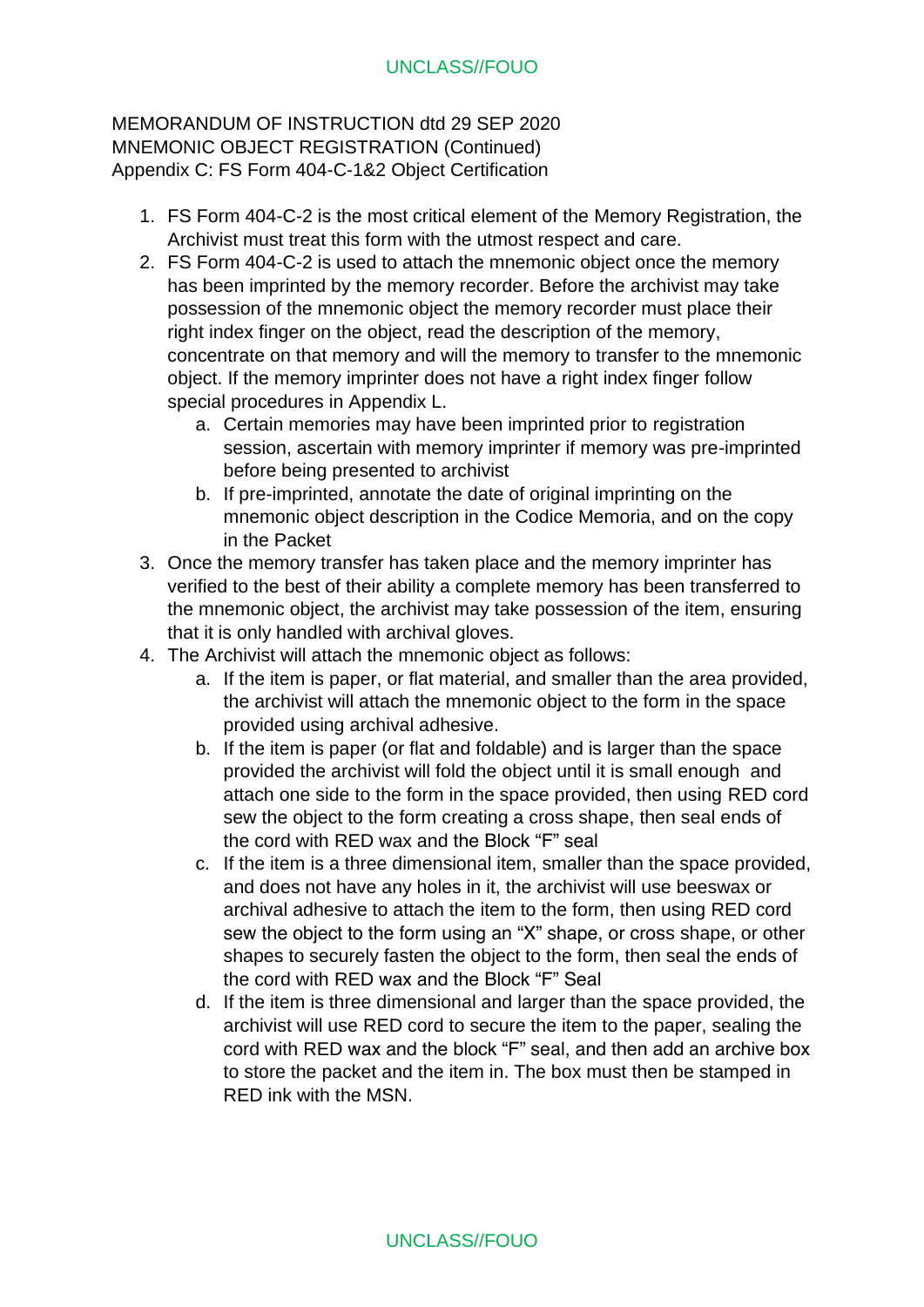#### MEMORANDUM OF INSTRUCTION dtd 29 SEP 2020 MNEMONIC OBJECT REGISTRATION (Continued) Appendix C: FS Form 404-C-1&2 Object Certification Continued:

- e. Items that are (when folded) larger than 21 x 29.7 x 15 cm will require special guidance from Director MRC. If needed an addendum to Appendix C will be published.
- 5. If the mnemonic object contains any NATO classified material follow special procedures in Appendix K.
- 6. Once mnemonic object is affixed to FS Form 404-C-2, the archivist will annotate in the space provided using GREEN ink:
	- a. Codice Memoria Volume and Page number where memory is recorded
	- b. Register of Memories Volume and Page number where journaled
	- c. The City, State & country where the form is being completed
	- d. Date when form is completed (DD<sup>xx</sup> Month, YYYY)
	- e. Leave time blank for now
- 7. The memory imprinter will verify the information, place their right index fingerprint in the space provided (if no right index finger follow Special Procedures in Appendix L).
- 8. The memory imprinter will sign the form in GREEN ink, and if they have an official stamp will over-stamp their signature in BLUE or BLACK ink. If the memory imprinter does not have an official stamp, the archivist will use the Memory Imprinter Stamp in GREEN ink to certify the signature
- 9. The archivist will note the time signed and in GREEN ink annotate the form (12 hour hh:mm am/pm)
- 10.The archivist will sign the document in GREEN ink and over stamp their signature with their official stamp in BLUE ink
- 11.Upon completion, the archivist will scan FS Form 404-C-2 if flat, or photograph if bulky, labeling the image with the MSN, and form number (0000-FS-404-C-2) saving the image to the main data base
- 12.Once FS Form 404-C-2 is completed, the archivist will prepare FS Form 404- C-1 for signature of the Director, MRC.
- 13.To complete FS Form 404-C-1 use GREEN ink only, all writing is in cursive script
- 14.In the spaces provided enter
	- a. Full name of Memory Imprinter
	- b. Title of Registered memory
	- c. Date memory imprinted (DD<sup>xx</sup> Month, YYYY)
	- d. Information on Codice Memoria entry, Volume, page, date (DD<sup>xx</sup>) Month, YYYY)
	- e. Information on journal entry in Registry of Memories Volume, page, date (DD<sup>xx</sup> Month, YYYY)
	- f. Place FS Form 404-C-1 on a cutting mat and carefully incise two lines with a razor blade 15mm long and 5 mm apart, inside the indicated seal area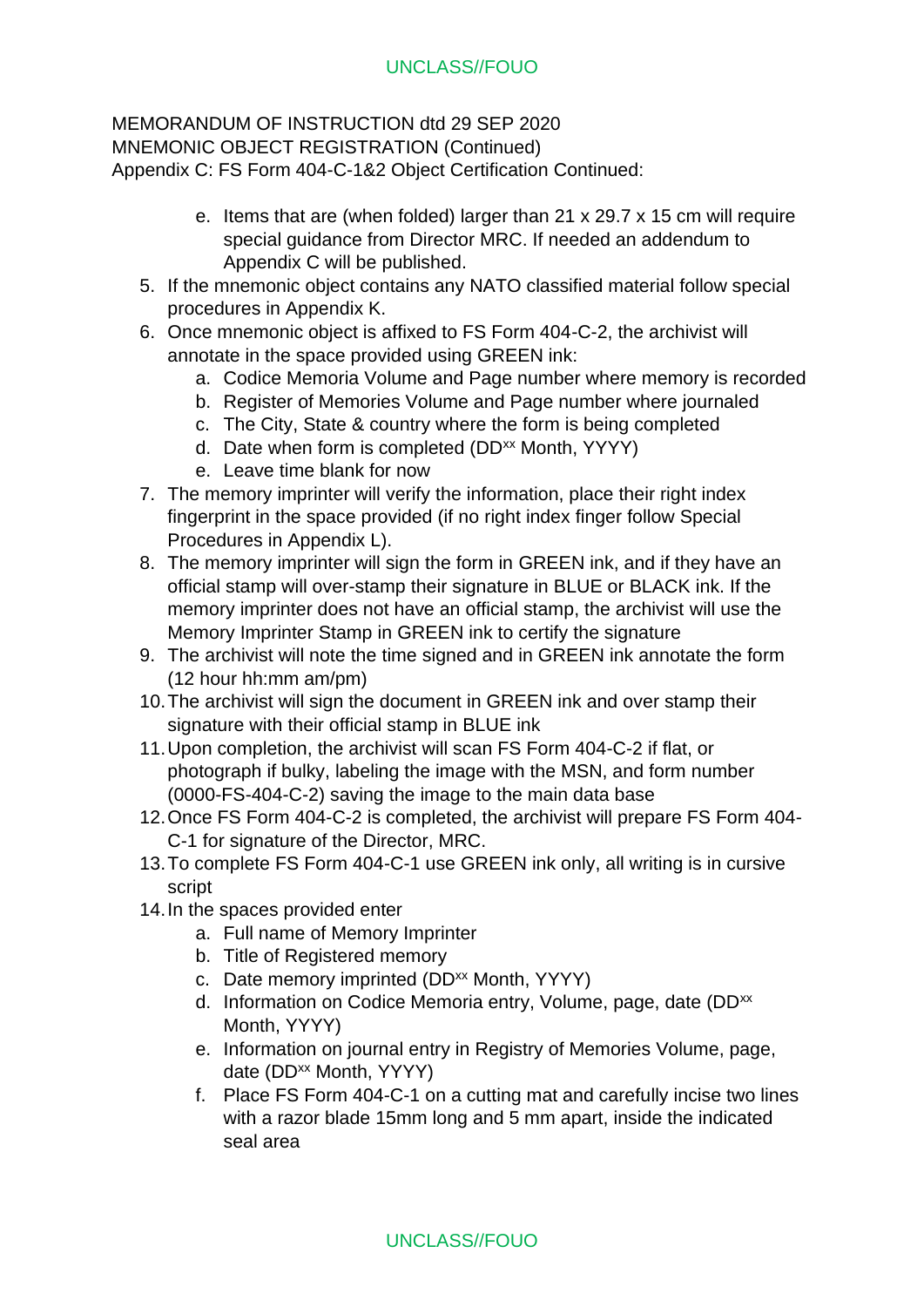#### MEMORANDUM OF INSTRUCTION dtd 29 SEP 2020 MNEMONIC OBJECT REGISTRATION (Continued) Appendix C: FS Form 404-C-1&2 Object Certification continued:

15.Prepare FS Forms 404-C-1 & 404-C-2 for review and signature

- a. In the upper left corner punch a single hole through both forms and tracing paper
- b. Cut 60 cm of YELLOW satin legal tape
- c. Fold legal tape in half and feed the bend through the hole from the reverse side of FS Form 404-C-2, through the tracing paper, and through FS Form 404-C-1
- d. Bring both ends from the reverse, over the top of all the paperwork and feed through the bend to join the forms together
- e. Once near taught pull one edge of tape over the left side so that the tape wraps around the top left corner on two sides, then pull taught
- f. Feed both ends through the incisions, front, back, front
- 16.Send to Director's office, MRC for review and signature
- 17.Either the Director or the appointed Deputy may sign the Certification of Mnemonic Object
- 18.The Director or Deputy will review both forms for completeness, accuracy, and ensure the mnemonic object is secured appropriately. The Archivist will be prepared to verify any information in the Codice Memoria or Registry of Memories if needed.
- 19.Once FS Forms 404-C are determined to be complete, the Director will fill in the location, date and time of signing, sign the document, (if the deputy director signs, they will write "FOR" before signature) over-stamp the signature with BLUE ink, then affix in RED wax sealing the yellow ribbons, the Official Seal of Eric J. Frey, then trim ends of legal tape.
- 20.Upon completion, the archivist will scan FS Form 404-C-1 labeling the image with the MSN, and form number (0000-FS-404-C-1) saving the image to the main data base
- 21.Once signed and sealed by the Director's Office the Archivist will transmit the entire packet to the Registrar of Memories
	- a. Place the following items in the folder in the order listed
		- i. FS Form COA-EE-504
		- ii. FS Form 74-T
		- iii. FS Form 404-C packet
		- iv. FS Form 12-Z
		- v. Copy of Mnemonic Object Description
		- vi. FS Form RM-1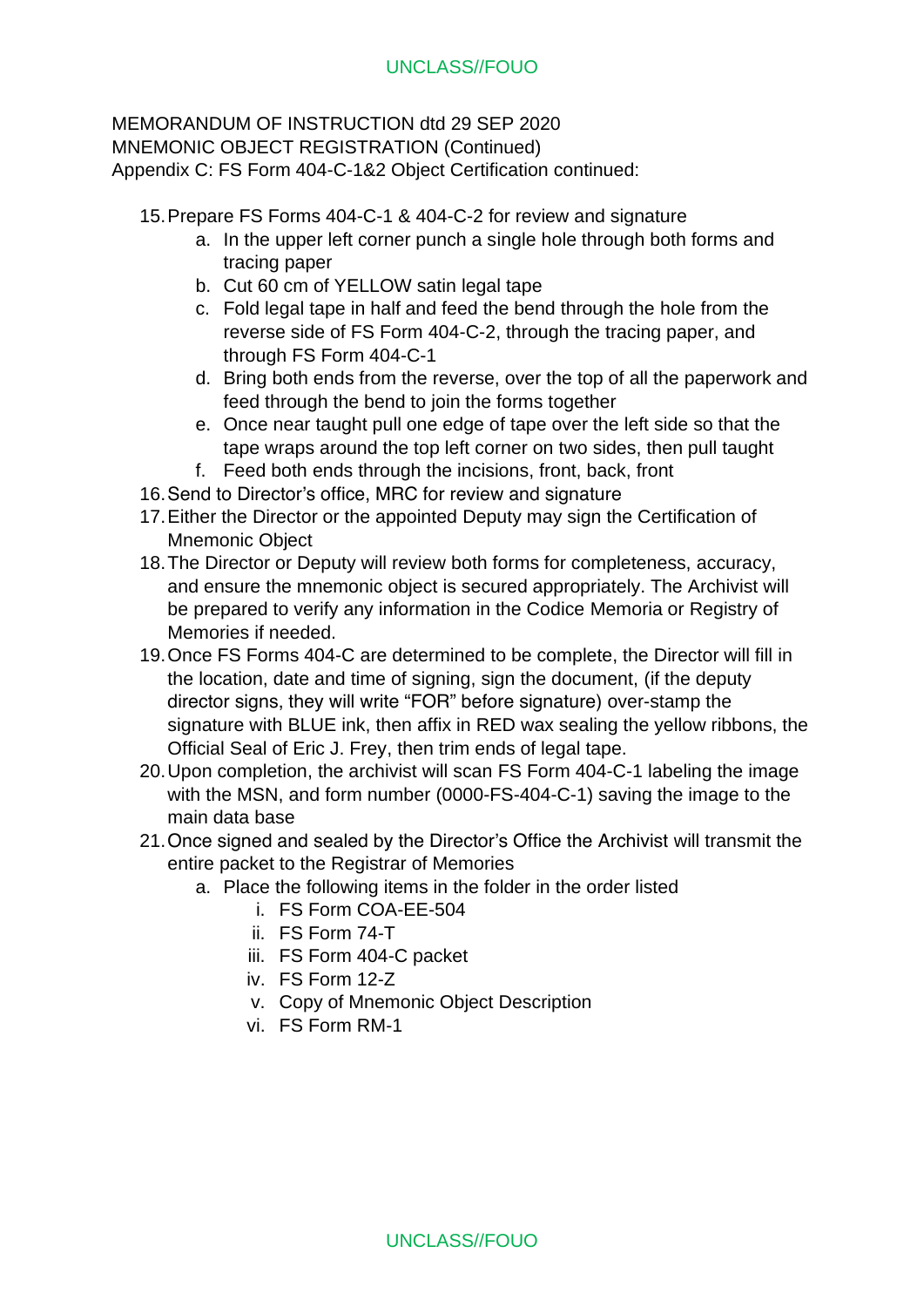MEMORANDUM OF INSTRUCTION dtd 29 SEP 2020 MNEMONIC OBJECT REGISTRATION (Continued) Appendix D: FS Form 12-Z Memory Certification

- 1. The Registrar of Memories (or the Assistant Registrar), will review the packet and endure all forms are present, and FS Forms 404-C-1&2 are complete
	- a. FS Form 404-C-1 must be filled out, properly tied with yellow satin legal tape, signed by the Director or Deputy Director, and RED wax seal affixed
	- b. FS Form 404-C-2 must have the Mnemonic Object attached, signed and encrypted by the imprinter, and signed by the Archivist
	- c. Between the forms shall be a sheet of tracing paper to protect the mnemonic object from damage
- 2. After verification of the packet the Registrar will complete FS Form 12-Z using RED or VERMILLION ink. All writing is hand scripted in cursive.
- 3. Fill in the full name of the Memory Imprinter
- 4. Fill in the Title of Memory
- 5. Transcribe the description of the mnemonic object as found on the copy of the description in the packet
- 6. Write the MSN, ensuring all 7s and 0s have a strikethrough
- 7. Enter the imprinting date found on FS Form 404-C-1 (DD<sup>xx</sup> Month, Year)
- 8. Enter the Registry of Memories information found on FS Form 404-C-1 (DD<sup>xx</sup>) Month, Year)
- 9. Fill in City, State, Country, and date of signing (DD<sup>xx</sup> Month, YYYY, time of signing 12H HH:MM am/pm)
- 10.Sign in RED ink and over-stamp with official stamp in BLUE Ink
- 11.Registrar will then bind FS Form 12-Z to the FS Form 404-C packet as follows:
	- a. Cut one piece of BLUE satin legal tape 90 cm long
	- b. Place FS Form 12-Z on a cutting mat and carefully incise two lines with a razor blade 15mm long and 5 mm apart, inside the indicated seal area
	- c. Using the BLUE box on the left side of FS Form 12-Z punch 2 holes through FS Form 12-Z, FS Form 404-C-1, the tissue paper, and FS Form 404-C-2. One hole at the top of the BLUE box, one at the bottom.
	- d. Fold legal tape in half
	- e. Feed the bend from front to back through all forms
	- f. Bring bend to the lower hole, and feed bend through all forms
	- g. Feed loose ends through the bend, pull taught
	- h. Feed ends through the incised slots, front, back, front, ensuring tape lays flat on the form. Seal ribbon with embossed RED seal
- 12.Upon completion, the Registrar will scan FS Form 12-Z labeling the image with the MSN, and form number (0000-FS-12-Z) saving the image to the main data base
- 13.Registrar will then place FS Form 74-T in the front of the packet and transmit to Office of Mnemonic Authentication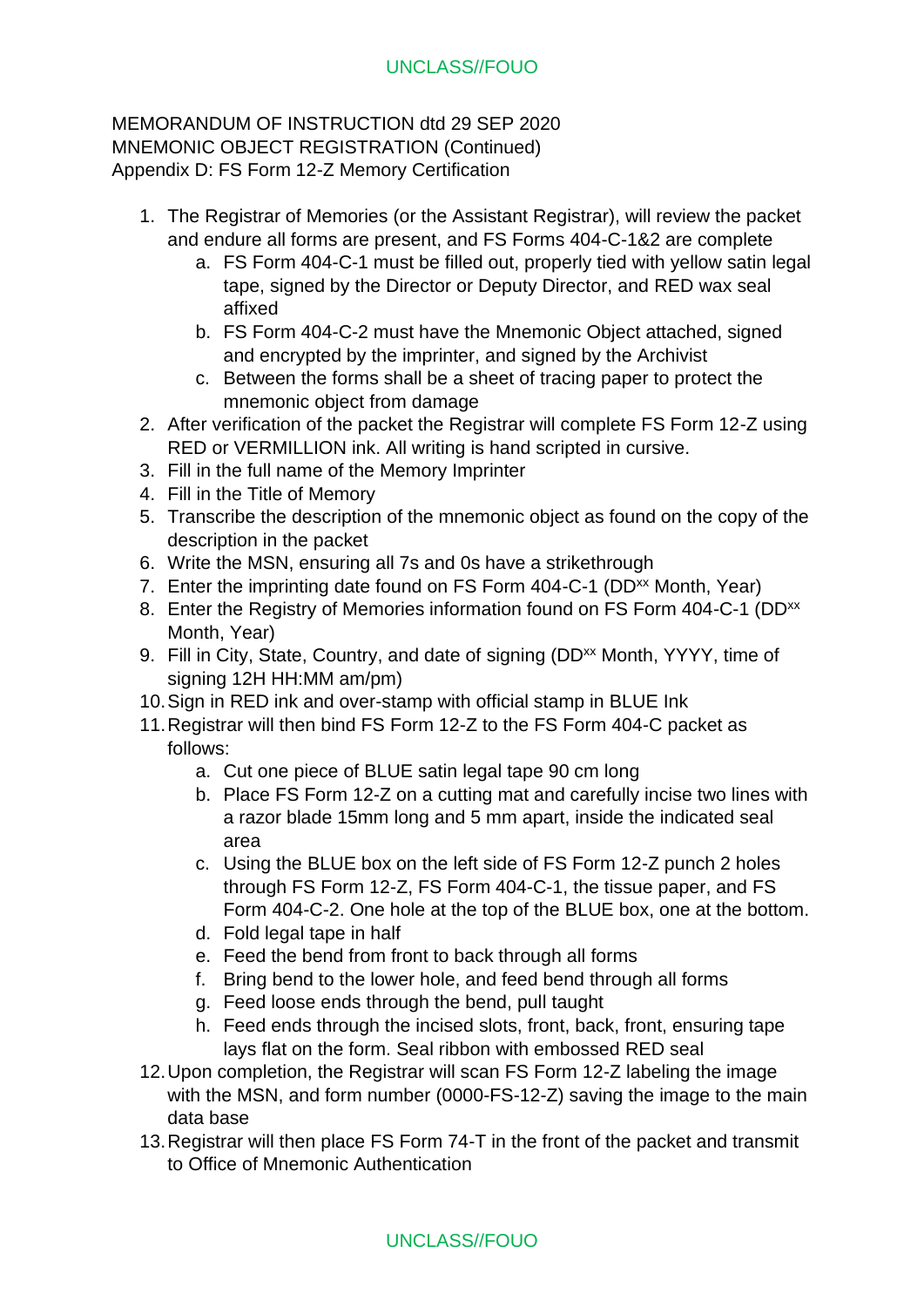MEMORANDUM OF INSTRUCTION dtd 29 SEP 2020 MNEMONIC OBJECT REGISTRATION (Continued) Appendix E: FS Form 74-T Transfer of Memory

- 1. An appointed and certified Mnemonic Authenticator, will review the packet and endure all forms are present, and complete
	- a. FS Form 404-C-1 must be filled out, properly tied with yellow satin legal tape, signed by the Director or Deputy Director, and RED wax seal affixed
	- b. FS Form 404-C-2 must have the Mnemonic Object attached, signed and encrypted by the imprinter, and signed by the Archivist
	- c. Between the forms shall be a sheet of tracing paper to protect the mnemonic object from damage
	- d. FS Form 12-Z must be filled out, properly sewn to the FS Form 404-C packet with BLUE tape, and signed by the Registrar or the Assistant Registrar, and sealed with the RED embossed seal
- 2. After verification of the packet the Authenticator will complete FS Form 74-T using BROWN or SEPIA ink. All writing is hand scripted in cursive.
- 3. Fill in the Title of Memory
- 4. Transcribe the description of the mnemonic object as found on FS Form 12-Z
- 5. Write the MSN, ensuring all 7s and 0s have a strikethrough
- 6. Provide the Certification number from the FS Form 11-B
- 7. Enter the imprinting date found on FS Form 404-C-1 (DD<sup>xx</sup> Month, Year)
- 8. Enter the Registry of Memories information found on FS Form 404-C-1 (DD<sup>xx</sup>) Month, Year)
- 9. Fill in City, State, Country, and date of signing (DD<sup>xx</sup> Month, YYYY, time of signing 12H HH:MM am/pm)
- 10.Sign in BROWN or SEPIA ink and over-stamp with official stamp in BLUE Ink
- 11.Registrar will then bind FS Form 74-T to the FS Form 12-Z packet as follows:
	- a. Cut one piece of RED satin legal tape 90 cm long
	- b. Place FS Form 74-T on a cutting mat and carefully incise two lines with a razor blade 15mm long and 5 mm apart, inside the indicated seal area
	- c. Using the RED box on the left side of FS Form 74-T punch 2 holes through FS Form 74-T, FS Form 12-Z, FS Form 404-C-1, the tissue paper, and FS Form 404-C-2. One hole at the top of the RED box, one at the bottom.
	- d. Fold legal tape in half
	- e. Feed the bend from front to back through all forms
	- f. Bring bend to the lower hole, and feed bend through all forms
	- g. Feed loose ends through the bend, pull taught
	- h. Feed ends through the incised slots, front, back, front, ensuring tape lays flat on the form.
	- i. Seal ribbon with embossed GOLD seal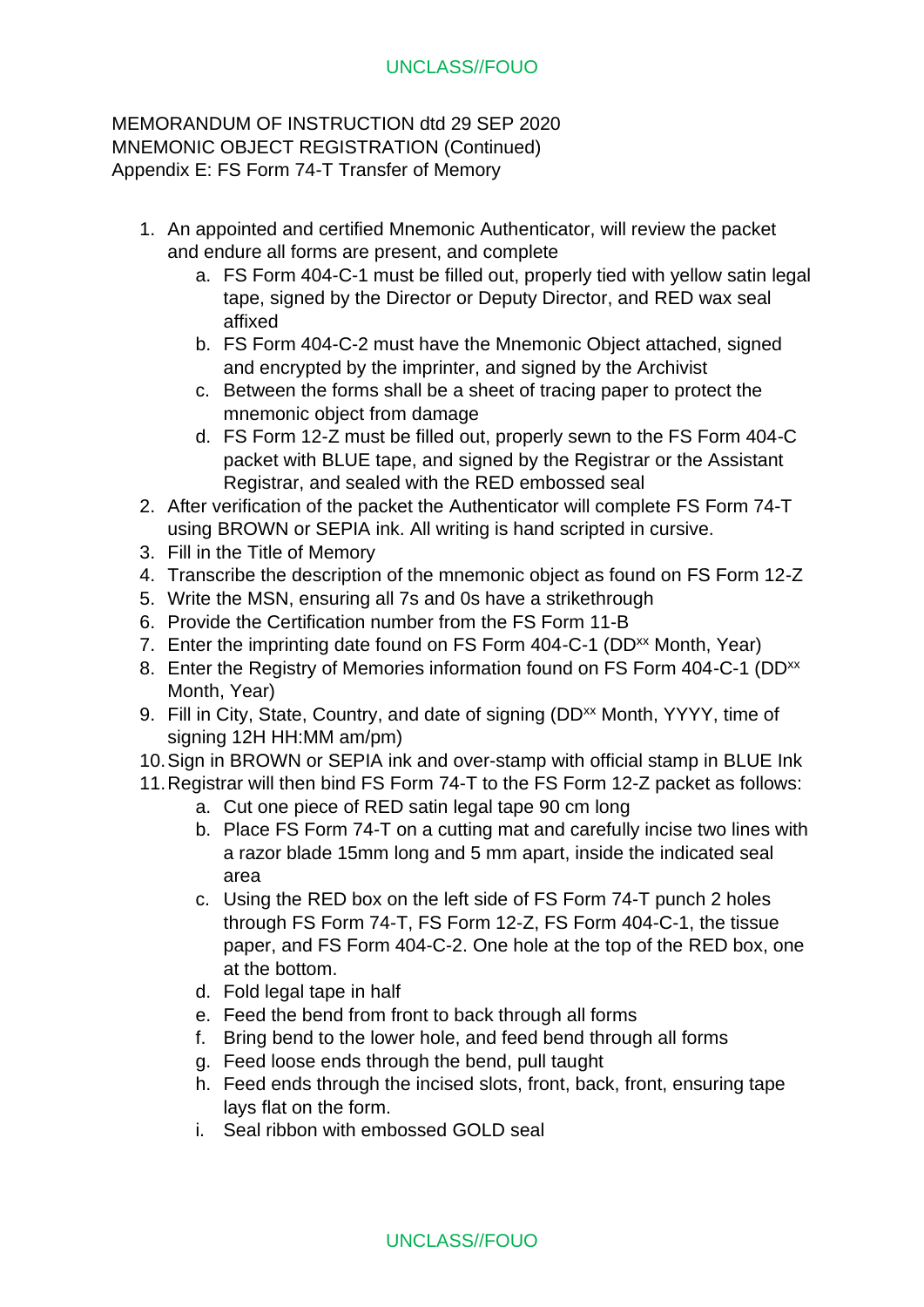MEMORANDUM OF INSTRUCTION dtd 29 SEP 2020 MNEMONIC OBJECT REGISTRATION (Continued) Appendix E: FS Form 74-T Transfer of Memory

- 12.Upon completion, the Authenticator will scan FS Form 75-T labeling the image with the MSN, and form number (0000-FS-74-T) saving the image to the main data base
- 13.Authenticator will then place FS Form 74-T in the front of the packet and transmit to Office of Mnemonic Authentication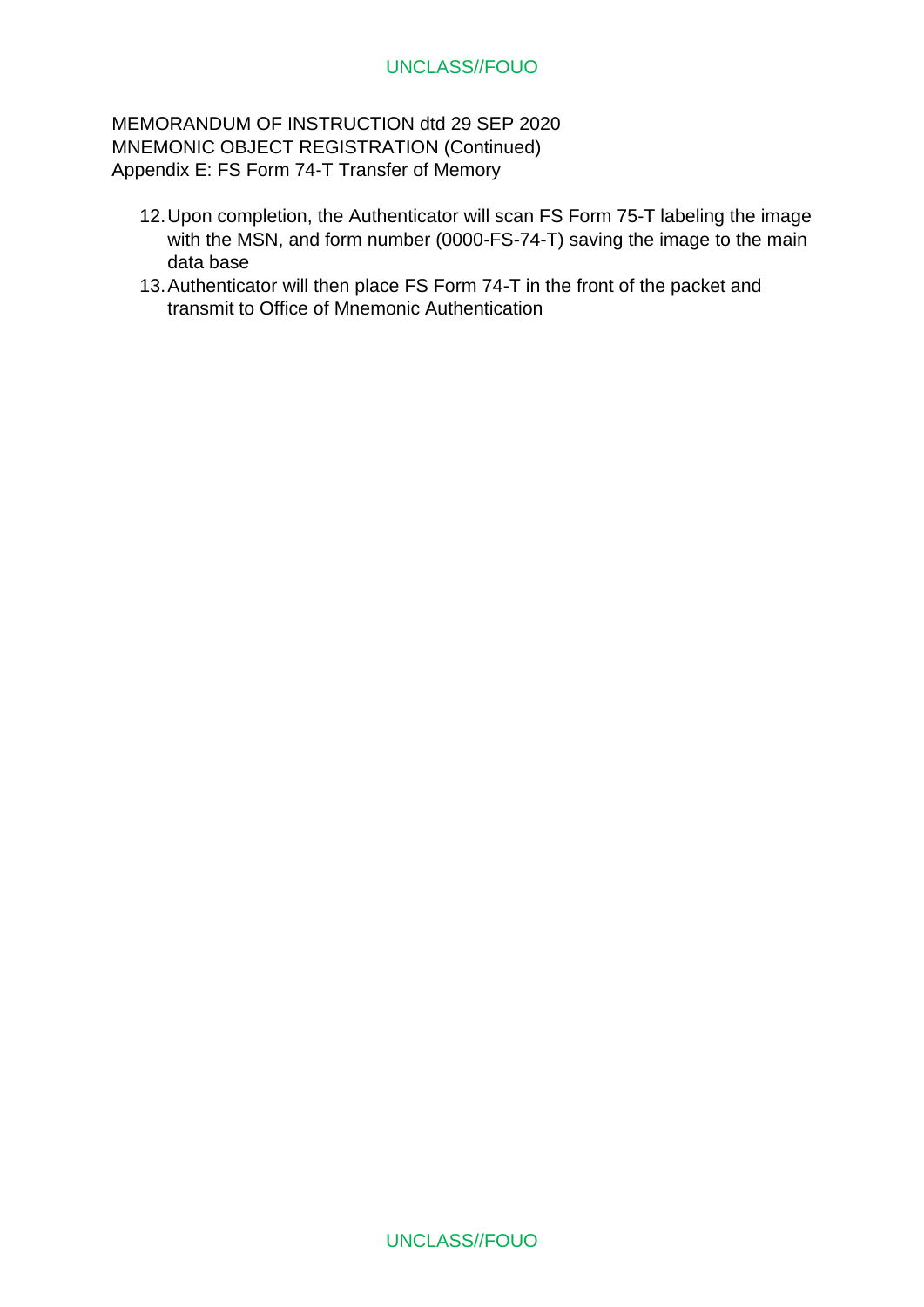MEMORANDUM OF INSTRUCTION dtd 29 SEP 2020 MNEMONIC OBJECT REGISTRATION (Continued) Appendix F: FS Form 162 Receipt of Memory

- 1. The FS Form 162 is a physical receipt to be issued to the memory imprinter
- 2. The Authenticator of memories will receive the MRC packet and review for completeness. Once verified complete the Authenticator will prepare the Memory Receipt FS Form 162
- 3. FS Form 162 will either be typed or hand printed in BLACK ink
- 4. FS Form 162 is issued on A6 Cardstock
- 5. Completing the form
	- a. Line 1 Activity: Memory Registration Commission
	- b. Line 2 Receipt Number: 4 digit Julian date-2 digit receipt number XXXX-XX
	- c. Line 3 Transfer Number: Transfer Certificate number XXXX
	- d. Line 4 Serial Number: 4 digit MSN
	- e. Line 5 Item Description: Title of Memory
	- f. Line 6: "Office of Authentication"
	- g. Line 7 Name: Full name of memory imprinter
	- h. Line 8 Signature: memory imprinter signs
	- i. Line 9 Title: preferred title of address of memory imprinter
- 6. Once filled in the Authenticator will
	- a. Inform memory imprinter that if the memory is still in the archive that the memory may be checked out for inspection or research with prior coordination
	- b. Inform memory imprinter that it is their responsibility to maintain the memory receipt, and if lost to notify the MRC immediately
	- c. Authenticator will sign as Issuing Officer
	- d. Attach copy of mnemonic object description from packet behind the receipt with a staple on the upper left corner
	- e. Authenticator will then dry stamp both the receipt and copy of mnemonic object description
	- f. Upon completion, the Authenticator will scan FS Form 162 labeling the image with the MSN, and form number (0000-FS-162) saving the image to the main data base
	- g. Give receipt to memory imprinter for their records
- 7. Once memory imprinter has received their receipt the Authenticator will authenticate and archive the Mnemonic Object Packet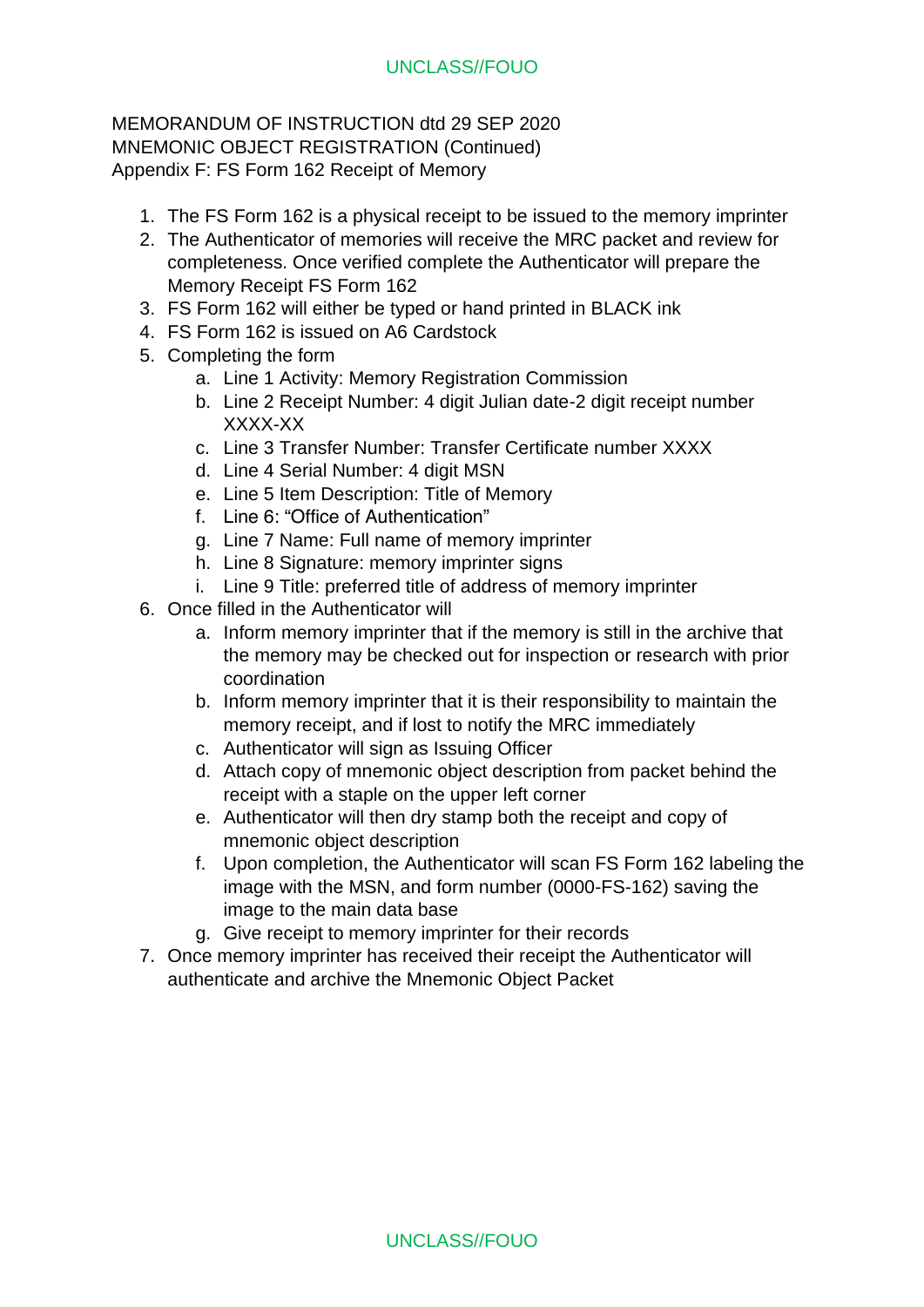- 1. The FS Form COA-EE-504 is the Certificate of Authenticity of the Mnemonic Object and the entire Memory Registration Process
- 2. The Authenticator of memories will receive the MRC packet and review for completeness, then assemble the packet as follows:
	- a. Inside the folio from back to front
		- i. FS Form 404-C-2
			- 1. All writing must be in GREEN ink
			- 2. MSN must be stamped in RED ink
			- 3. The memory imprinter's encryption key must be present
			- 4. The form must bear the memory imprinter's signature
			- 5. The signature must be over-stamped
			- 6. The Archivist's signature must be present
			- 7. The signature must be over-stamped in BLUE ink
			- 8. All classified materials must be redacted
			- 9. The mnemonic object will be attached to page 2 in one of the following ways:
				- a. Paper objects will be affixed by either wheat paste glue or Poly-Vinyl-Acetate (PVA) glue. The authenticator will place an official Freykunst Studio stamp on one edge of the mnemonic object in such a way that the stamp prints on both the form and the mnemonic object
				- b. Small 3-dimensional objects will be attached with RED cord, either sewn over the object or through the object, then tied and affixed to the form with a wax "F" seal
				- c. Large 3-dimensional objected will be placed behind the form attached to the paper by RED cord that is then affixed to the form with a RED wax "F" seal
				- d. Once FS Form 404-C-2 is authenticated the authenticator will then emboss the form with the studio dry stamp in the lower right corner
			- ii. Tissue Paper
				- 1. The tissue paper will be free of ink or stains. If there is any staining the authenticator will place an additional sheet of tissue paper to protect the mnemonic object
				- 2. the authenticator will then emboss the tissue paper with the studio dry stamp on the lower left corner
			- iii. FS Form 404-C-1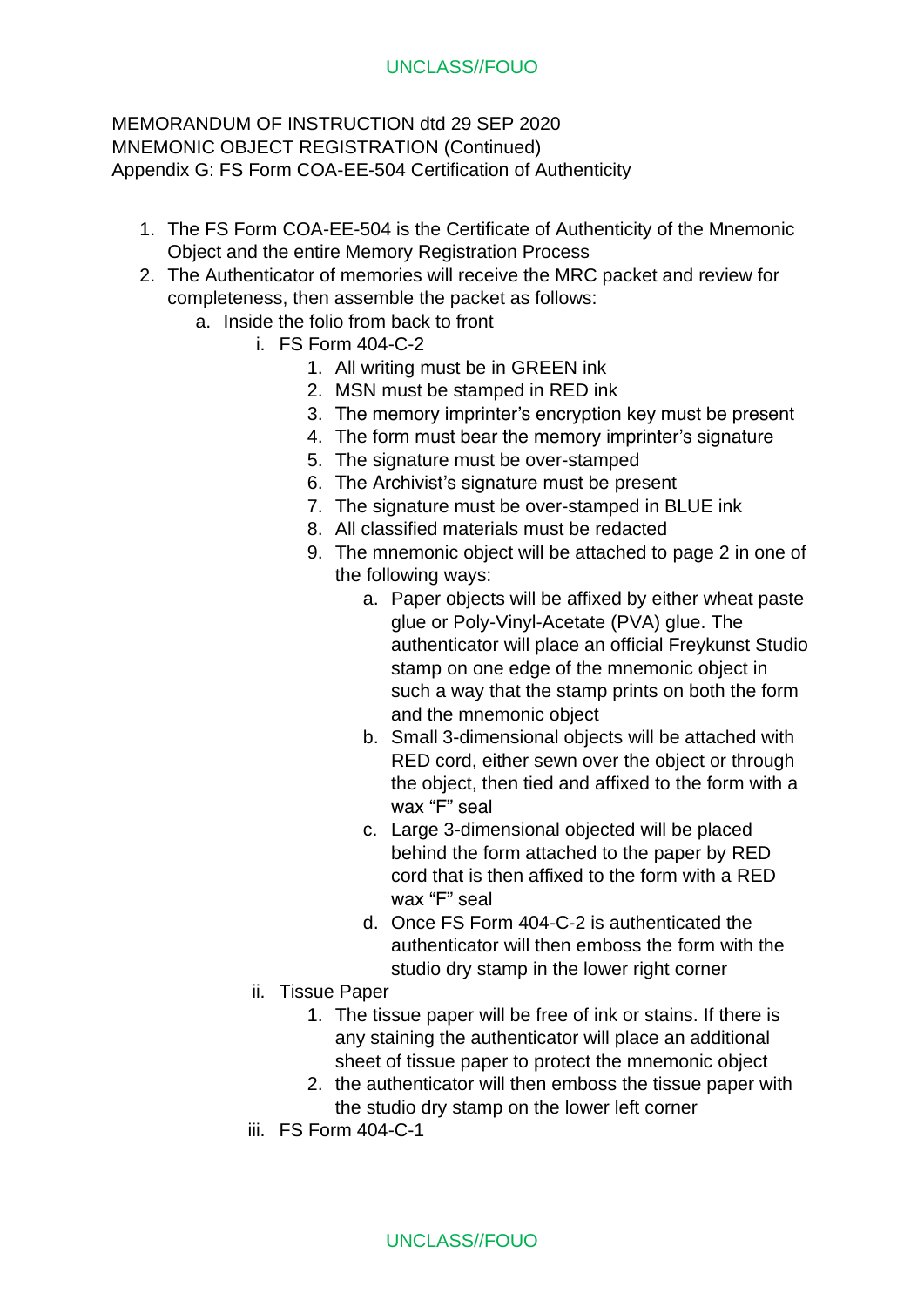- 1. All writing must be in GREEN ink
- 2. MSN must be stamped in RED ink
- 3. All fields must be completed
- 4. The Director MRC signature must be present
- 5. Signature must be over-stamped in BLUE ink
- 6. All pages of FS Form 404-C Mnemonic Object Registration Certification must be bound together with yellow satin legal tape, visible on the front and back of the form, secured by the Official Seal of Eric J. Frey
- 7. Once FS Form 404-C-1 is authenticated the authenticator will then emboss the form with the studio dry stamp in the lower right corner
- iv. FS Form 12-Z Certification of Memory
	- 1. All writing must be in RED or VERMILLION ink
	- 2. MSN must be stamped in RED ink
	- 3. All fields must be completed
	- 4. Authenticator will verify the Mnemonic Object description matches the Mnemonic Object on FS Form 404-C-2
	- 5. Registrar's signature must be present
	- 6. Signature must be over-stamped in BLUE ink
	- 7. Must be bound to all pages of FS Form 404-C Mnemonic Object Registration Certification with BLUE satin legal tape, visible on the front and back of the form, secured by a RED foil seal with the raised mark of the studios,
- v. FS Form 74-T, Transfer Certificate of Memory,
	- 1. All writing must be in BROWN or SEPIA ink
	- 2. MSN must be stamped in RED ink
	- 3. All fields must be completed
	- 4. Authenticator will verify the Mnemonic Object description matches the Mnemonic Object description on FS Form 12-Z
	- 5. Mnemonic Authenticator's signature must be present
	- 6. Signature must be over-stamped in BLUE ink
	- 7. Must be bound to the FS Form 12-Z Certification of Memory, and all pages of FS Form 404-C Mnemonic Object Registration Certification with RED satin legal tape, visible on the front and back of the form, secured by a GOLD foil seal with the raised mark of the studios
- vi. FS Form RM-1 Registered Memory Cover page
	- 1. MSN must be stamped in RED ink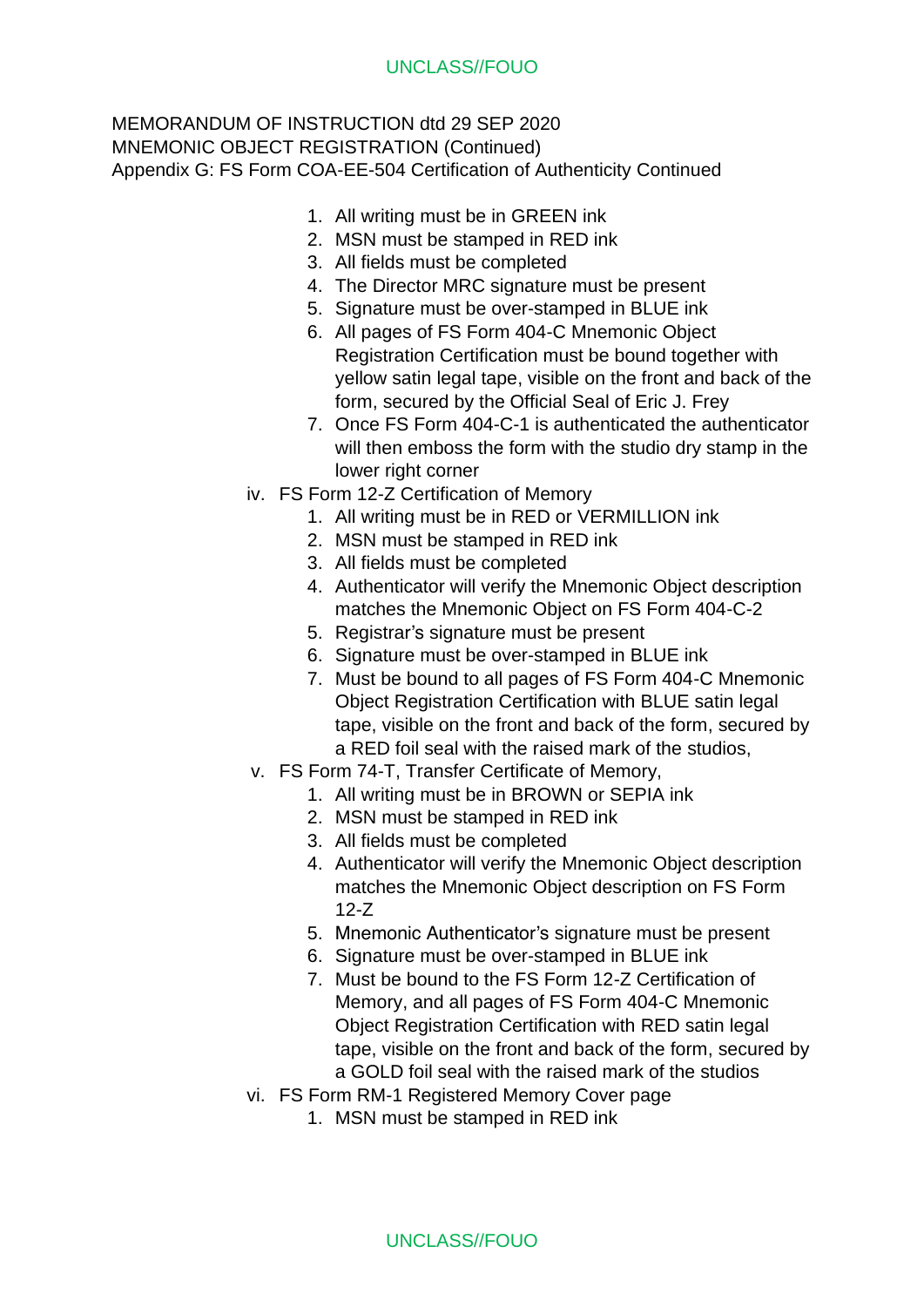- 2. Must be attached as the cover page for the entire memory packet inside the folio with the top 3 cm folded over the entire packet and the back page of the folio
- vii. Security Classification Sheets
	- 1. For memories from current/former members of NATO militaries, if a memory contains information that is classified FOR OFFICIAL USE ONLY, CONFIDENTIAL, SECRET, or TOP SECRET the packet will have the appropriate NATO or US classification coversheet
	- 2. Any information that may cause damage to or threaten the security of the NATO country is redacted from the FS Form 404-C in BLACK indelible pigment ink
	- 3. Cover sheet will be placed on top of FS Form RM-1
- viii. Folio Cover
	- 1. MSN must be stamped in RED ink on the front of the folder between 5 cm and 10 cm from the top edge, and approximately centered
	- 2. No other writing or marks must be present at this time
	- 3. The authenticator will then emboss the folio front cover with the studio dry stamp on the bottom center
- b. The authenticator will then inspect the Registry of Memories and the Codice Memoria to verify all information from the archivist coincides with all documents in the packet
- c. Once all items are verified and authenticated, the authenticator will prepare FS Form COA-EE-504
	- i. All writing must be in BLACK or BLUE-BLACK ink, cursive script
	- ii. MSN must be stamped on the upper right corner in RED ink
	- iii. Authenticator will complete all fields
		- 1. Write the MSN, ensuring all 7s and 0s have a strikethrough
		- 2. Enter the Title of the memory
		- 3. Information on Codice Memoria entry, Volume and page number
		- 4. Information on journal entry in Registry of Memories Volume, and page number
		- 5. Fill in City, State, Country, and date of signing (DDxx Month, YYYY, time of signing 12H HH:MM am/pm)
		- 6. Sign in BLACK ink and over-stamp with official stamp in BLUE Ink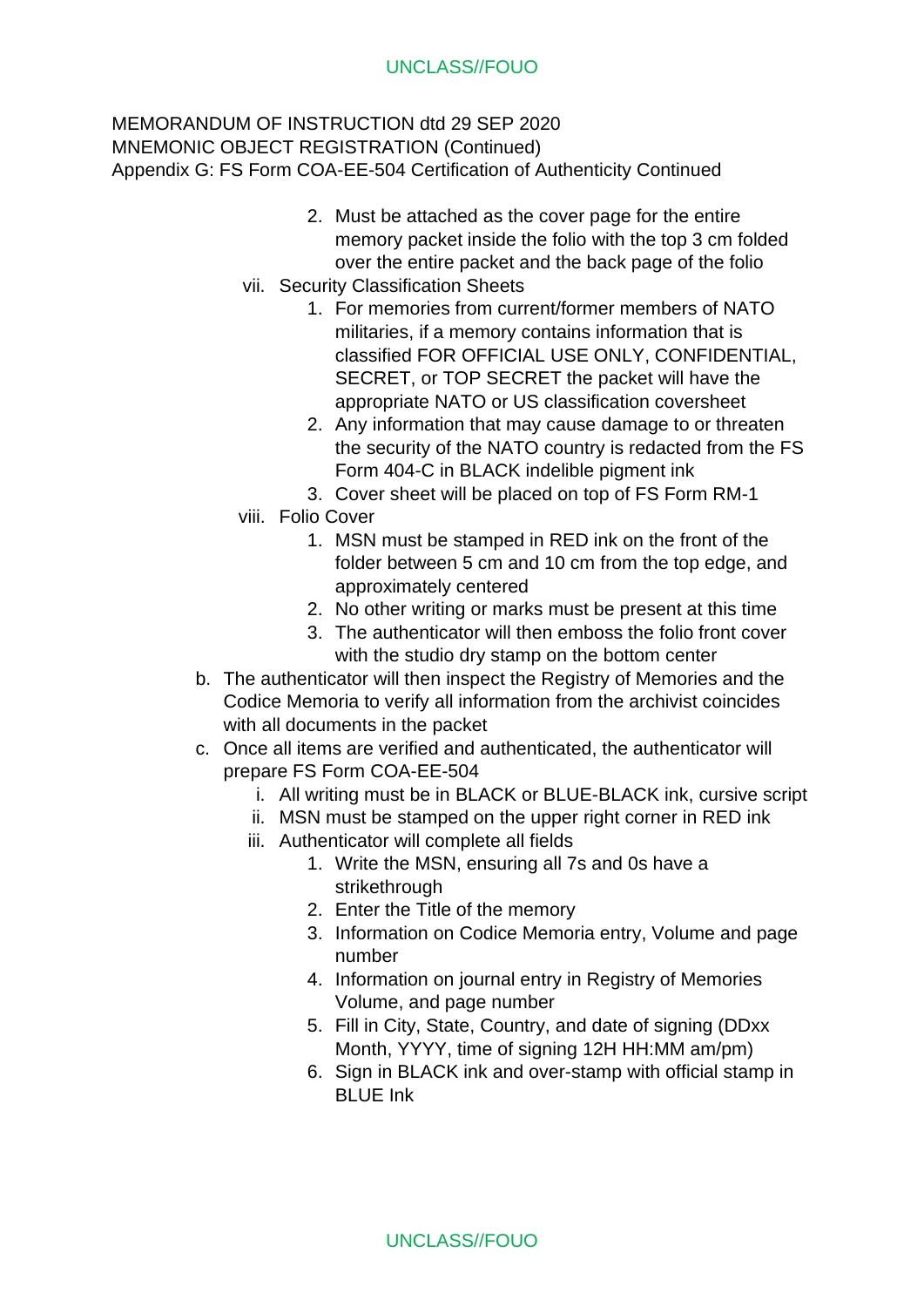- 7. Place FS Form COA-EE-504 on a cutting mat and carefully incise two lines with a razor blade 15mm long and 5 mm apart, centered horizontally between the coat of arms and the left edge, and centered vertically between the form number and the bottom edge of text
- 8. Emboss the Coat of Arms with the Studio Dry Stamp
- 9. Place FS Form COA-EE-504 on the outside of the back of the folio facing away from the packet, and under the flap of FS form RM-1
- 3. The Authenticator will then sew the packet
	- a. Once all documents are aligned, use a two-hole punch, centered at the top, to penetrate all documents in the packet except the front cover of the folio
	- b. Cut a length of RED and WHITE cotton twine at 90 cm
	- c. Fold twine in half
	- d. Feed the bend through the hole closest to the spine of the folio through all documents in the folio from the back to the front
	- e. Bring bend across to the second hole and feed through all documents from the front to the back
	- f. From the back side feed the loose ends through the bend top to bottom and pull taught
	- g. Feed ends through the incised slots, front, back, front
	- h. Place melted RED wax over the incision and seal with the Official Seal of Eric J. Frey
	- i. Once the wax has cooled, bring loose ends of twine to the front bottom right of the folio, make a loose bight with the running ends laying over the line at a diagonal
	- j. Place melted RED wax over the crossing point and seal with the Official Seal of Eric J. Frey
	- k. At this point the Authenticator will scan FS Form COA-EE-504 labeling the image with the MSN, and form number (0000-FS-COA-EE-504) saving the image to the main data base
- 4. Once the packet is sewn, sealed, and scanned the authenticator will then bind the entire folio
	- a. Memories of official events, ceremonies, or activities sanctioned by Governments, and Educational Institutions will be bound with WHITE twill legal tape
		- i. Tape will be cut to a length of 60 cm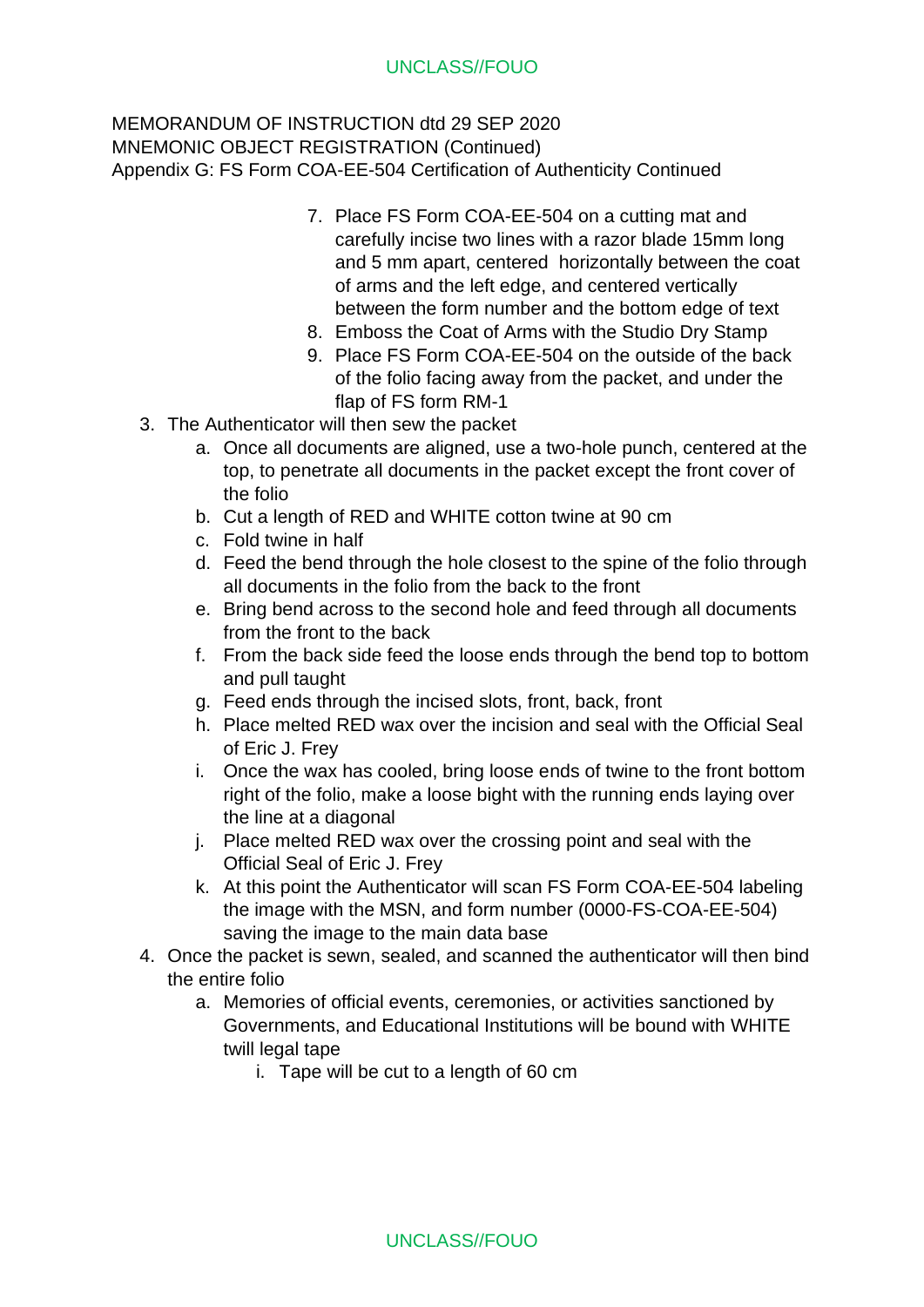- ii. The center of the tape will be placed at the center point of the FS Form COA-EE-504 and spread out widthwise and brought to the front of the folio
- iii. The tape will be tied in a single overhand knot centered on the front of the folio
- iv. The knot will be sealed in RED wax with the Official Seal of Eric J. Frey
- b. Memories deemed important by the recorder will be bound in RED twill legal tape
	- i. Tape will be cut to a length of 60 cm
	- ii. The center of the tape will be placed at the center point of the FS Form COA-EE-504 and spread out widthwise and brought to the front of the folio
	- iii. The tape will be tied in a single overhand knot centered on the front of the folio
	- iv. The knot will be sealed in RED wax with the scripted "F" seal
- c. Memories deemed routine or banal by the recorder will be bound in natural twine,
	- i. Twine will be cut to a length of 60 cm
	- ii. The center of the twine will be placed at the center point of the FS Form COA-EE-504 and spread out widthwise and brought to the front of the folio
	- iii. The twine will be tied in a single overhand knot centered on the front of the folio
	- iv. The knot will be sealed in RED wax with the block "F" seal
- d. If the Mnemonic Object is large and is contained in an archival box, the following changes will occur:
	- i. Folio will be placed inside the box
	- ii. Box will be stamped with the MSN in RED ink on the opening face and the adjacent side
	- iii. The box will be bound using 15 cm of tape or twine
		- 1. Tape will have appropriate wax seal placed 5 cm from the opening edge of the box anchoring the tape or twine
		- 2. Tape will have a swallow tail cut into the running end
		- 3. Twine will have a bend with the bight hanging loose
		- 4. Wax seal will be placed over the running end 5 cm from the box opening on the side of the box sealing the edge
			- a. On tape, the wax will seal the tape to the box leaving a tail to break the seal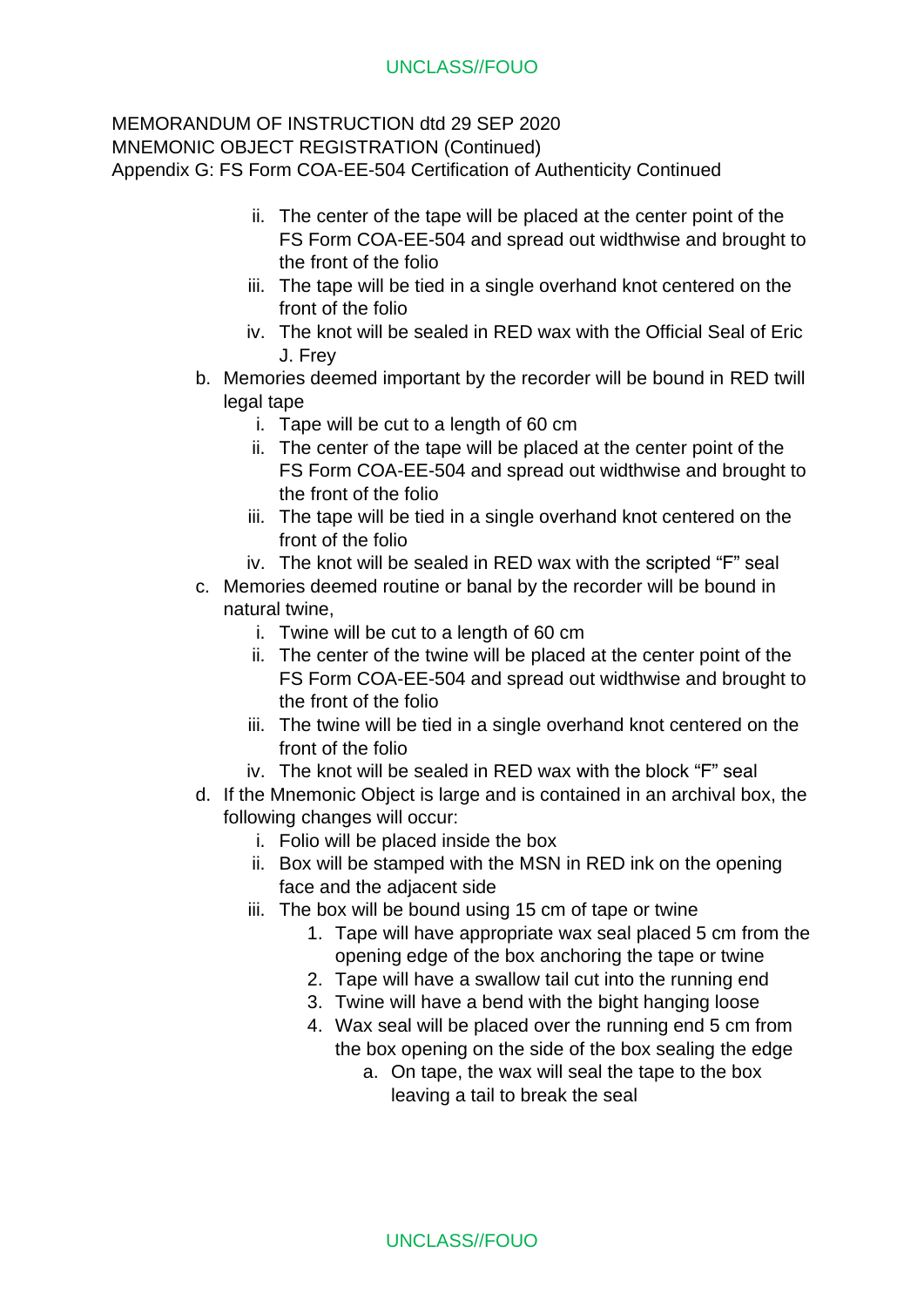- b. On twine, the wax will cover the running end and the leading end, leaving a bight to break the seal
- 5. Upon completion of binding, the Authenticator will scan the front of the folio labeling the image with the MSN, Importance level and Folio (0000-W-Folio) saving the image to the main data base (if boxed scan the front of the box)
- 6. The authenticator will then apply the QR code sticker to the left side of the FS Form RM-1 flap on the back side of the folio
- 7. Once the Mnemonic Object packet is sealed the packet will be transmitted to the Archivist Office for archiving and storing
- 8. In the event that a seal is broken, the Authenticator will have to reauthenticate and seal the packet with a new FS Form COA-EE-504 attached and packet sewn with new holes placed outside of the original holes, then Authenticator will scan the new FS Form COA-EE-504 labeling the image with the MSN, form number, and the sequence number of re-authentication (0000-FS-COA-EE-504-1) saving the image to the main data base
- 9. If the authenticator is unable to re-authenticate a packet the seals on the FS Form COA-EE-504 must be broken, and in large BLACK letters write UA on the form and on the front of the folio cover, then Authenticator will scan the de-authenticated FS Form COA-EE-504 labeling the image with the MSN, form number, and UA (0000-FS-COA-EE-504-UA) saving the image to the main data base, then place the voided FS Form COA-EE-504 inside the folio
	- a. An unauthenticated packet may only be bound with BLACK twine, in a parcel binding, unsealed, and as much of the original packet must be kept together inside the folio as possible.
	- b. The Authenticator will scan the front of the folio labeling the image with the MSN, Importance level, Folio, and UA (0000-W-Folio-UA) saving the image to the main data base (if boxed scan the front of the box)
	- c. Once a packet's authentication is voided the archivist will make a notation in the Registry of Memories by placing the letters UA next to the MSN
		- i. If page has already been scanned and uploaded to the main database the archivist will replace the image with an updated scan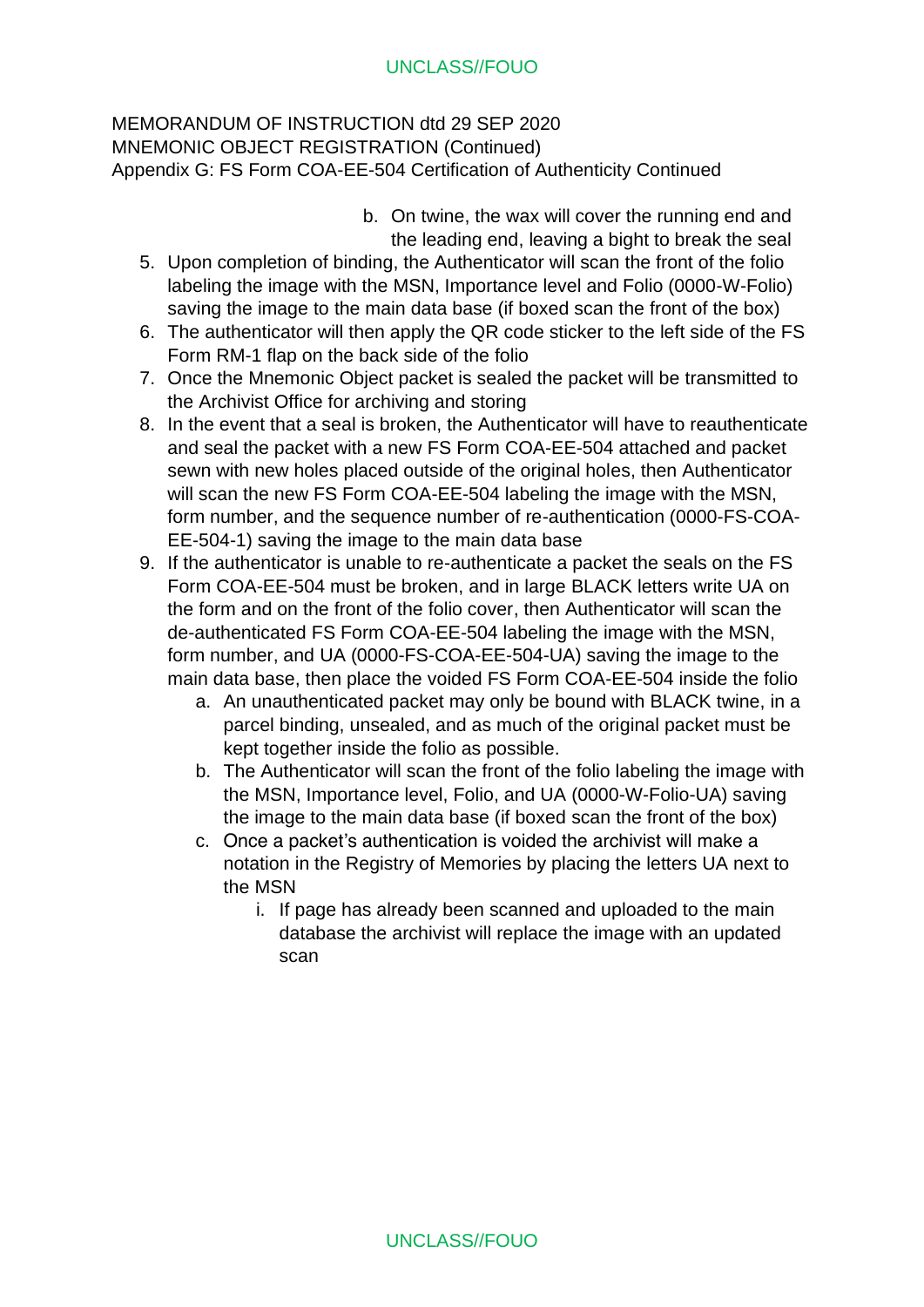MEMORANDUM OF INSTRUCTION dtd 29 SEP 2020 MNEMONIC OBJECT REGISTRATION (Continued) Appendix H: Archiving of Memory

- 1. The archiving of the Mnemonic Objects containing memories is the responsibility of the Archivists
- 2. Mnemonic Object Packets (MOP) that are entirely contained in a folio will be placed inside an archival binder in the order recorded in the Register of **Memories**
- 3. The archivist will label the archive binder with the first number placed in the binder, then once full label the binder with the last number placed inside.
- 4. The archivist must ensure to use archival pigment ink when labeling the binders
- 5. If the MOP is box based, the archivist will place a locator document in its place in the binder, and indicate which shelf or box the MOP is stored
- 6. The Archivist will take all images related to the MSN of the MOP and upload the images to the MRC webpage for the assigned MSN
- 7. During the Alpha, Beta and IRO memories may only be loaned to other institutions or checked out by the Memory Imprinter for research or exhibition.
- 8. Any loans of memories must be annotated in the Registry of Memories with a unique tracking number (L-0000) and the MSN hand-written to track loans and returns
- 9. During IPO if a memory is traded or sold the archivist will annotate the transaction in the Registry of Memories with a unique transaction ID (C-0000), indicating at a minimum the date, name, city, state, and country of the MOP bearer, any additional notes may be added below the journal entry. The archivist will then annotate the original entry with the transaction ID
- 10.An unauthenticated MOP will have a UA annotated before the MSN in the original and any related entries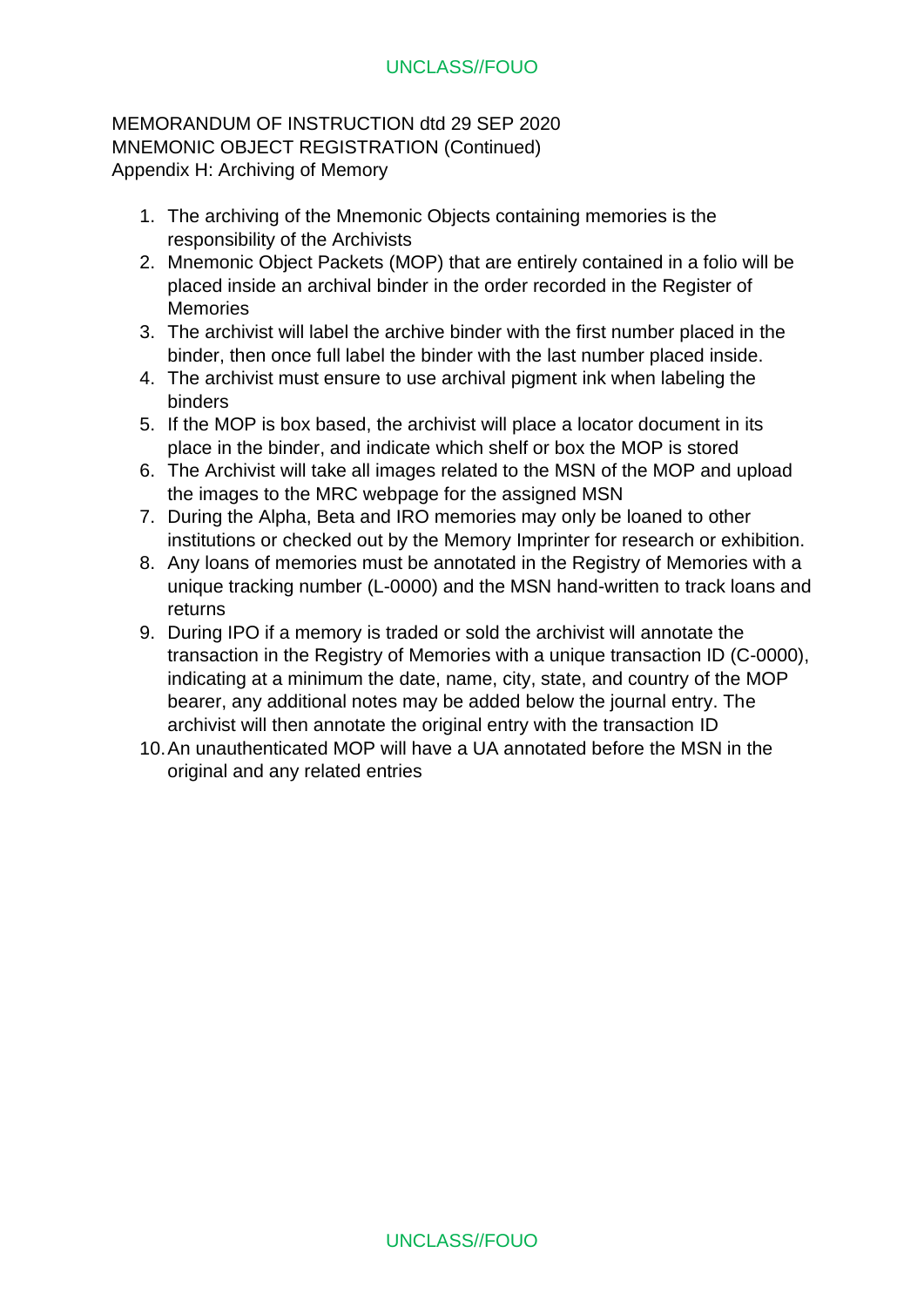## MEMORANDUM OF INSTRUCTION dtd 29 SEP 2020 MNEMONIC OBJECT REGISTRATION (Continued) Appendix I: FS Form 249 Incomplete Record log

- 1. The archivist will maintain a running log of any incomplete items from any entry in the Codice Memoria. Logs will be maintained in the MRC Log Book, and stored with the Archivists active files.
- 2. A new log will be utilized for each organization, activity, or location the MRC works with beginning with page 1, only ink will be used
- 3. Dates covered will be indicated in Julian date
- 4. On the first entry for a log the archivist will enter:
	- a. the first MSN available for the organization, activity, or location
	- b. the Date Time Group (DTG) formatted as DDHHmmMMMYYYY
	- c. the current Codice Memoria volume and page number
	- d. Under action taken write either "New Organization", "New Activity", or "New Location"
	- e. Initial
- 5. Each entry for missing items will include:
	- a. MSN of missing item
	- b. DTG logged
	- c. the list of items missing (may use more than one line if needed)
	- d. Action Taken is "Logged"
- 6. When an incomplete record item is completed
	- a. the archivist will enter the MSN of the affected record
	- b. the DTG
	- c. then enter which item was completed
	- d. Action Taken is either "Partially Completed the Record", or "Completed the Record"
	- e. then find the original entry, strikethrough the missing item and initial
- 7. The archivist will secure the item in the Codice Memoria in the appropriate position
- 8. The archivist will scan the corrected page of the Codice Memoria, labeling it with the MSN, CM and the page numbers and sequence number of correction (0000-CM-001-1) saving the images to the main data base
- 9. The Archivist will then journal the entry in the Registry of Memories:
	- a. All handwritten entries will be in BLACK, or BLUE-BLACK ink
		- b. Enter the Julian date of the journal entry
		- c. Enter the MSN by hand with BLACK ink
		- d. Name of Memory Imprinter
		- e. Enter title of the memory
		- f. Write the item description of what was corrected (example: Photograph of memory"
		- g. Enter the name of the Archivist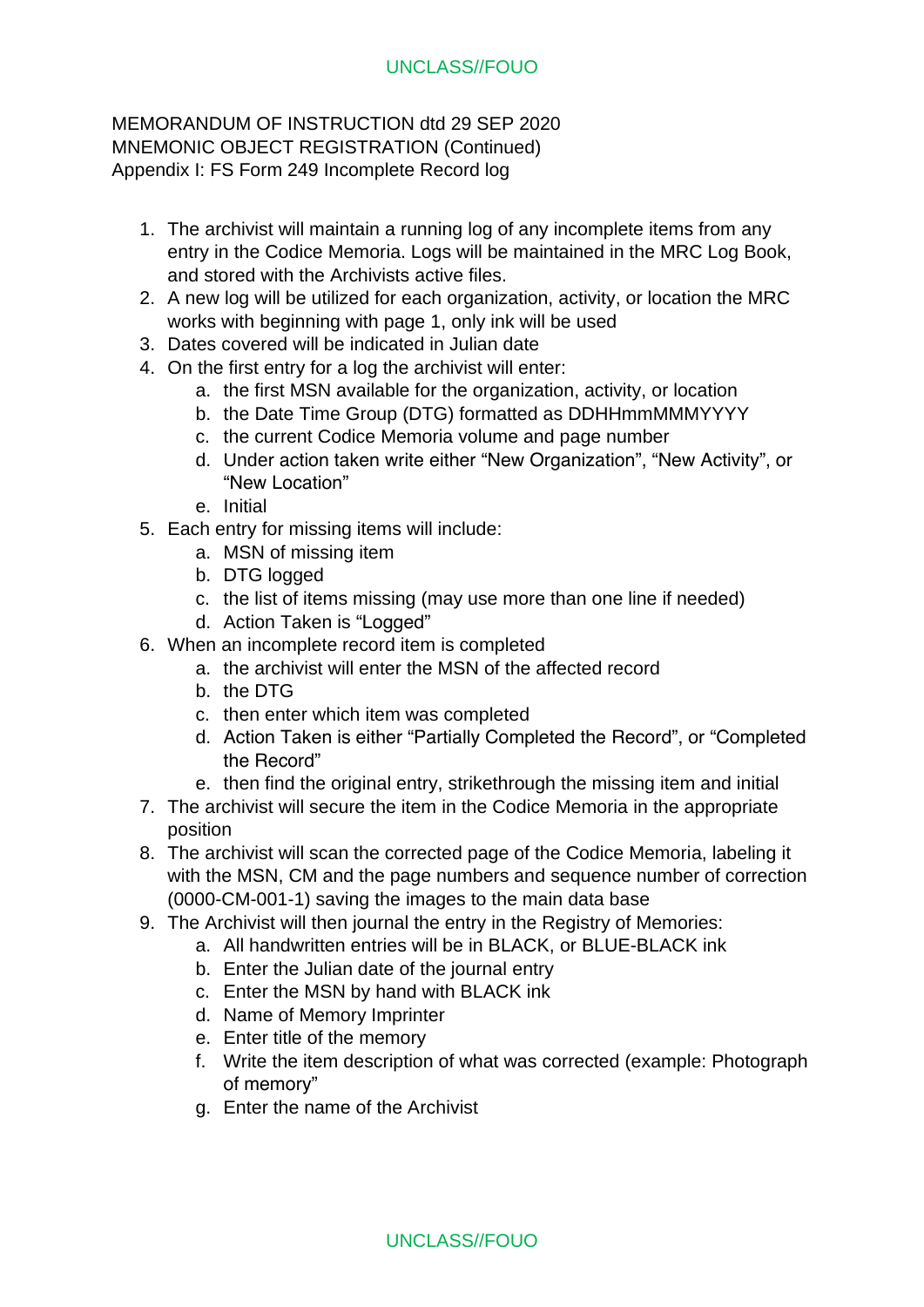### MEMORANDUM OF INSTRUCTION dtd 29 SEP 2020 MNEMONIC OBJECT REGISTRATION (Continued) Appendix I: FS Form 249 Incomplete Record log

- h. Find the original journal entry and place a check mark in the circle that indicates a missing item
- i. Updated the scanned image if page was previously scanned with the same file number with a 2-digit sequence number added to the end
- 10.The Archivist will update the website as needed
- 11.When MRC concludes work with an organization, completes and activity, or changes location, the archivist will:
	- a. enter on the next empty line
		- i. Last MSN used in the series
		- ii. DTG log terminated
		- iii. "Last Entry Volume \_\_ Page \_\_\_ MSN \_\_\_\_"
		- iv. Action Taken is "Closed"
		- v. initial
	- b. update all pages of log to indicate number of pages
	- c. on the last page the archivist will complete the signature block, sign the log and over-stamp the signature in BLUE ink
- 12. Once a log is closed out, the archivist will scan the log packet in pdf format, labeling the packet "FS Form 249 YYYYMMDD" and saving it in the main database
- 13.The pdfs will be uploaded once a volume is closed out to the MRC website
- 14.Once scanned the original logs will be maintained in the MRC log book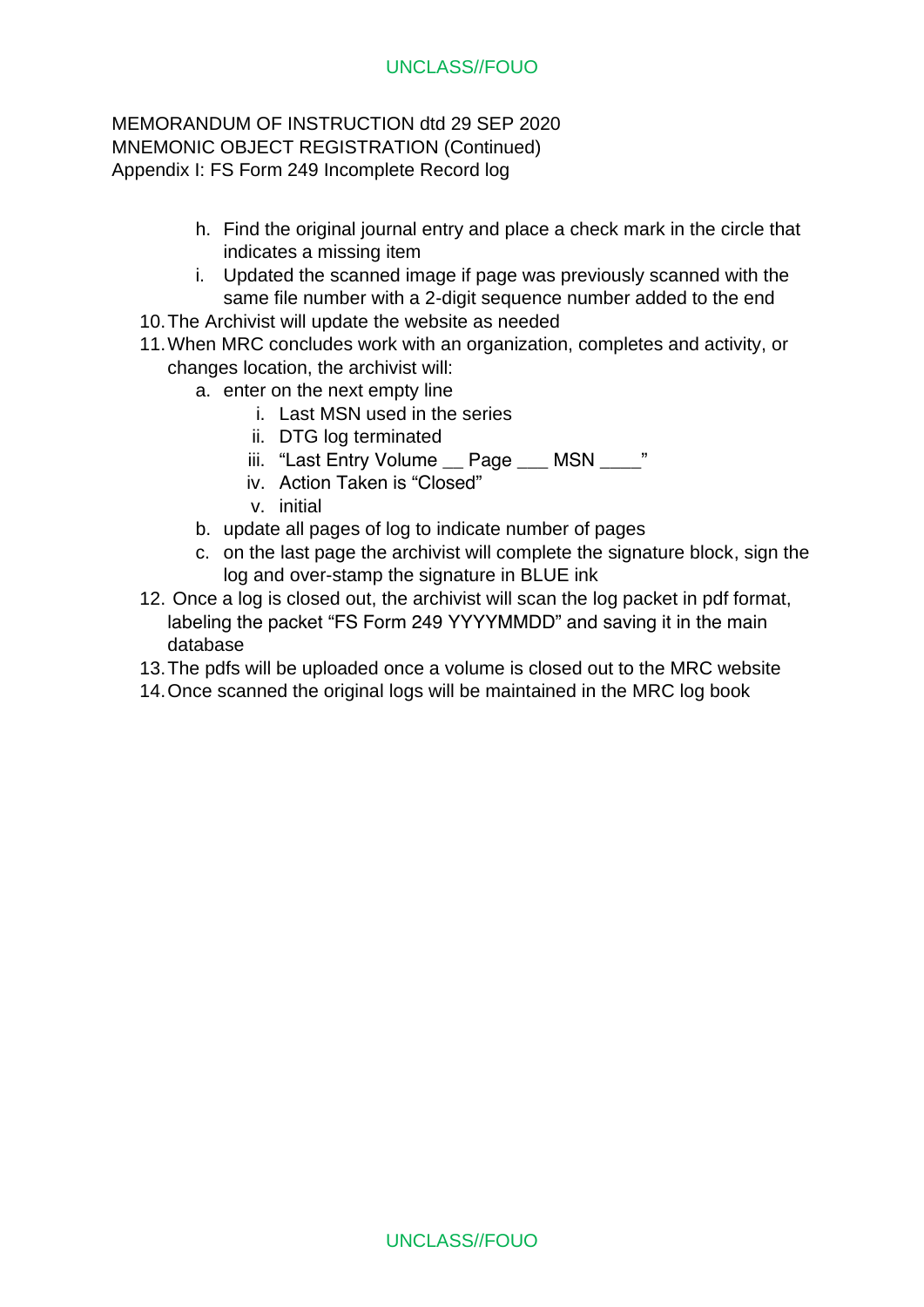MEMORANDUM OF INSTRUCTION dtd 29 SEP 2020 MNEMONIC OBJECT REGISTRATION (Continued) Appendix J: FS Form 1249 Incomplete Record Reconciliation

- 1. The FS Form 1249 is issued to all memory imprinters with a list of missing or incomplete items from the Codice Memoria, and instructions on how to complete the record, or add additional items to the record if desired.
- 2. The FS Form 1249 will be printed on A6 paper
- 3. All items are entered in GREEN ink
- 4. The Archivist will complete the signature block, sign and over-stamp the signature in BLUE ink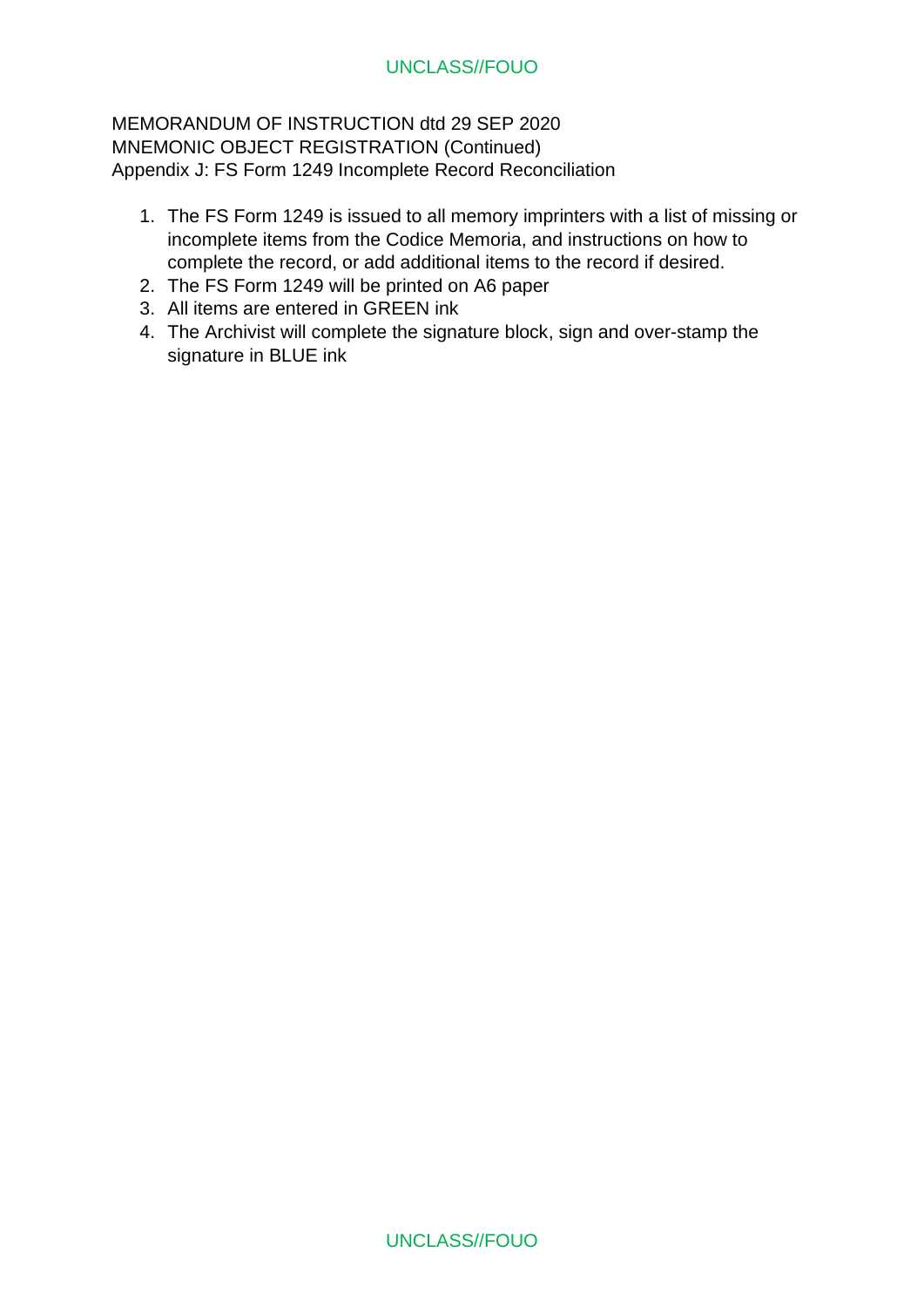- 1. Occasionally memory imprinters will be current or former member of a military force belonging to a NATO country, or work with a special activity alongside a NATO country. These individuals may have memories that contain sensitive or classified information.
- 2. The archivist must take utmost care and precaution when dealing with this special classification of memory. The archivist may process classified material up to SECRET. Any classified material classified TOP SECRET (TS) or contains TS/Sensitive Compartmentalized Information (SCI) may only be process by the Director MRC, or another archivist that has previously held a TS or TS/SCI clearance issued by the US National Security Agency
- 3. For all levels, the archivist may not tamper with or alter the memory transferred to a mnemonic object, but the MOP must contain the appropriate coversheet based on the security classification level.
- 4. Forms uses as cover sheets
	- a. Unclassified FOR OFFICIAL USE ONLY (FOUO)
		- i. For US Forces Archivist will use the locally produced GREEN Border FOUO form
		- ii. For other NATO Forces the YELLOW border NATO RESTRICTED form will be used
	- b. CONFIDENTIAL information
		- i. For US Forces Archivist will use the BLUE Border SF Form 705 from US GSA
		- ii. For other NATO Forces the BLUE border NATO CONFIDENTIAL form will be used
	- c. SECRET information
		- i. For US Forces Archivist will use the RED Border SF Form 704 from US GSA
		- ii. For other NATO Forces the RED border NATO SECRET form will be used
	- d. TOP SECRET information
		- i. For US Forces an approved archivist will use the ORANGE Border SF Form 703 from US GSA
		- ii. For other NATO Forces the GREEN border NATO COSMIC TOP SECRET form will be used
	- e. TS/SCI information
		- i. For US Forces an approved archivist will use the ORANGE Border SF Form 703 from US GSA
		- ii. For other NATO Forces the GREEN border NATO COSMIC TOP SECRET form will be used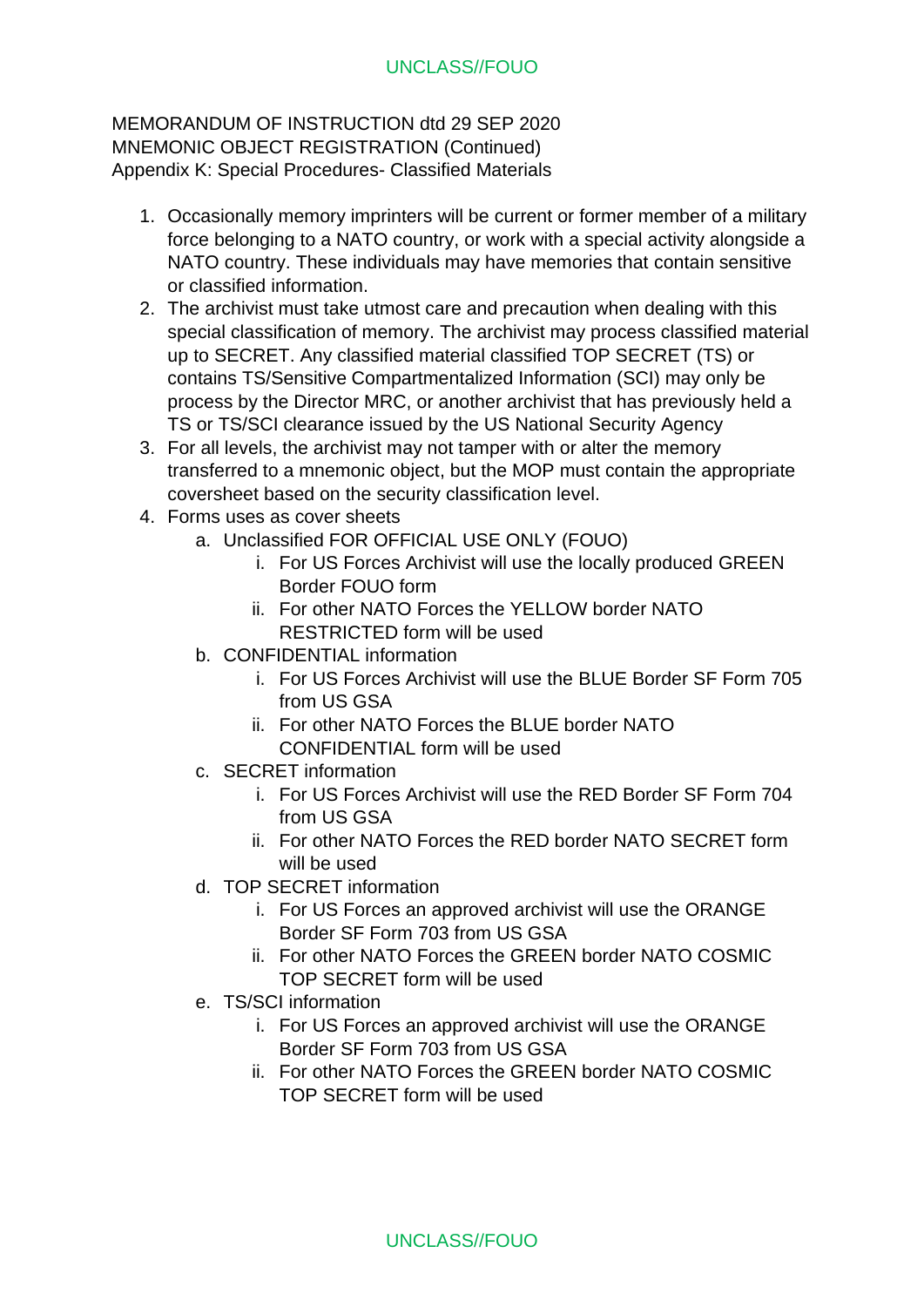- 5. For MOPs that contain classified material special precautions must be taken: a. For Official Use Only (FOUO)
	- i. In the Codice Memoria, cover page will be attached over the memory description in the Codice Memoria, and the cover page will be scanned in lieu of the memory description in the digital archive.
	- ii. In the Registry of Memories after the memory title the archivist will enter FOUO
	- iii. The cover page will be stapled to the front of FS Form RM-1
	- iv. Folio cover will remain the same
	- v. Only the Memory Imprinter, or those that are authorized access to FOUO items may review the Codice Memoria, or check out the memory for research
	- b. CONFIDENTIAL
		- i. In the Codice Memoria, appropriate cover page will be attached over the memory description in the Codice Memoria, and the cover page will be scanned in lieu of the memory description in the digital archive.
		- ii. In the Registry of Memories after the memory title the archivist will enter CFL
		- iii. The cover page will be stapled to the front of FS Form RM-1
		- iv. Folio cover will remain the same
		- v. An additional security seal will be applied by the Authenticator of Memories
			- 1. Using 30 cm of BLUE twine
			- 2. On the reverse side, run one end of the twine through the sewn twine of the MOP
			- 3. Pull taught against the left hole
			- 4. At a downward 45 degree angle run the twine and bring to the obverse of the folio
			- 5. Approximately 10 cm from the top edge and 5 cm from the right edge, seal with CLEAR or YELLOW beeswax and the block "F" seal
		- vi. Only the Memory Imprinter, or those that are authorized access to CONFIDENTIAL information may review the Codice Memoria entry, or check out the memory for research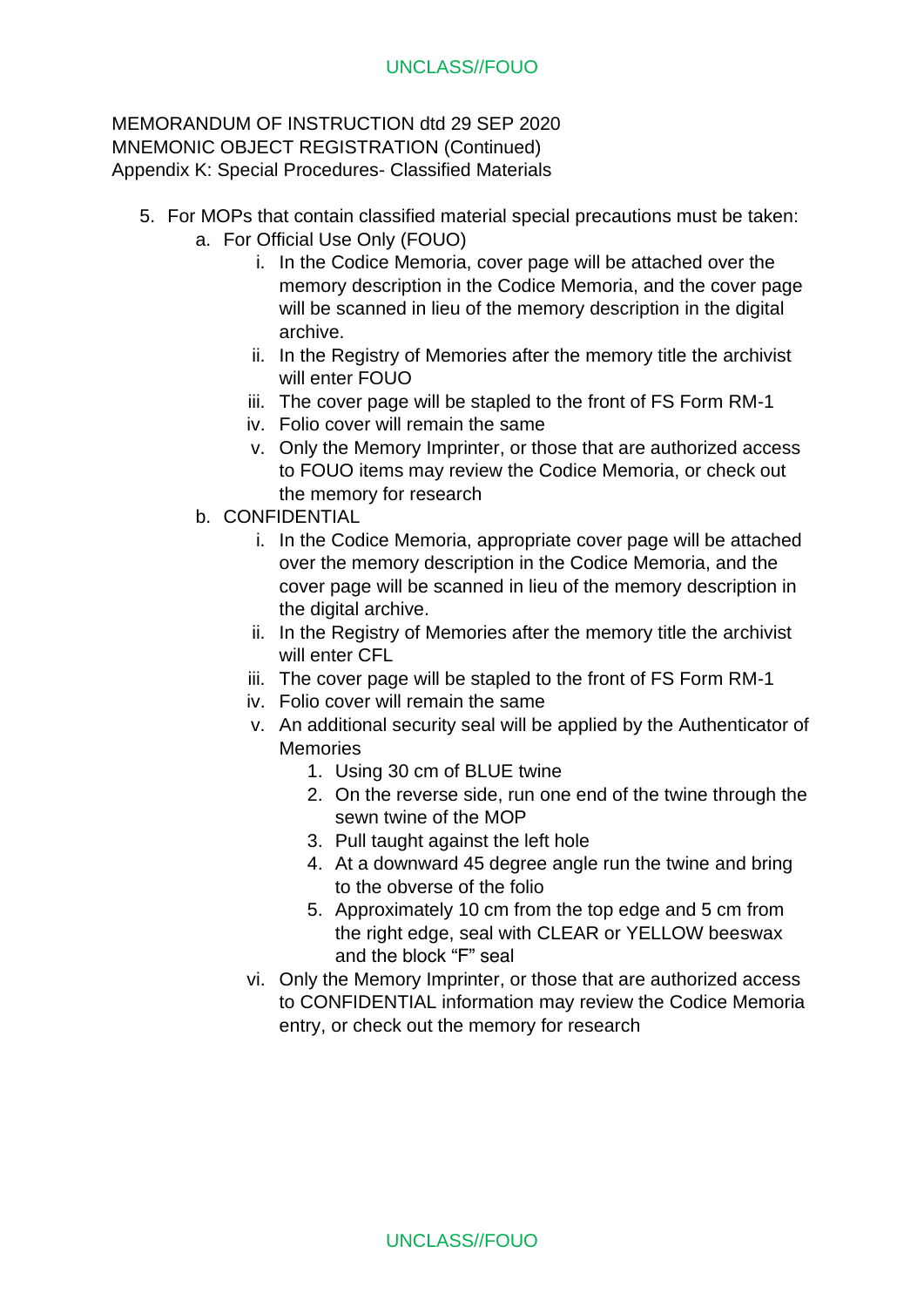- c. SECRET
	- i. In the Codice Memoria, appropriate cover page will be attached over the memory description in the Codice Memoria, and the cover page will be scanned in lieu of the memory description in the digital archive. SECRET memories may only be written in ink to ensure no classified memory is recorded on the typewriter ribbon
	- ii. In the Registry of Memories after the memory title the archivist will enter SCT
	- iii. The cover page will be stapled to the front of FS Form RM-1
	- iv. Folio cover will remain the same
	- v. An additional security seal will be applied by the Authenticator of **Memories** 
		- 1. Using 30 cm of RED twine
		- 2. On the reverse side, run one end of the twine through the sewn twine of the MOP
		- 3. Pull taught against the left hole
		- 4. At a downward 45 degree angle run the twine and bring to the obverse of the folio
		- 5. Approximately 10 cm from the top edge and 5 cm from the right edge, seal with CLEAR or YELLOW beeswax and the block "F" seal
	- vi. Only the Memory Imprinter, or those that are authorized access to SECRET information may review the Codice Memoria entry, or check out the memory for research
- d. TOP SECRET or TS/SCI
	- i. In the Codice Memoria, appropriate cover page will be attached over the memory description in the Codice Memoria, and the cover page will be scanned in lieu of the memory description in the digital archive. All classified material must be redacted using indelible pigment ink. TS and TS/SCI memories may only be written in ink to ensure no classified memory is recorded on the typewriter ribbon
	- ii. Any images that contain TS/SCI information must be redacted
	- iii. In the Registry of Memories after the memory title the archivist will enter TS for TOP SECRET or SCI for TS/SCI, title will contain no classified information
	- iv. The cover page will be stapled to the front of FS Form RM-1
	- v. Folio cover will be BLACK
	- vi. An additional security seals will be applied by the Authenticator of Memories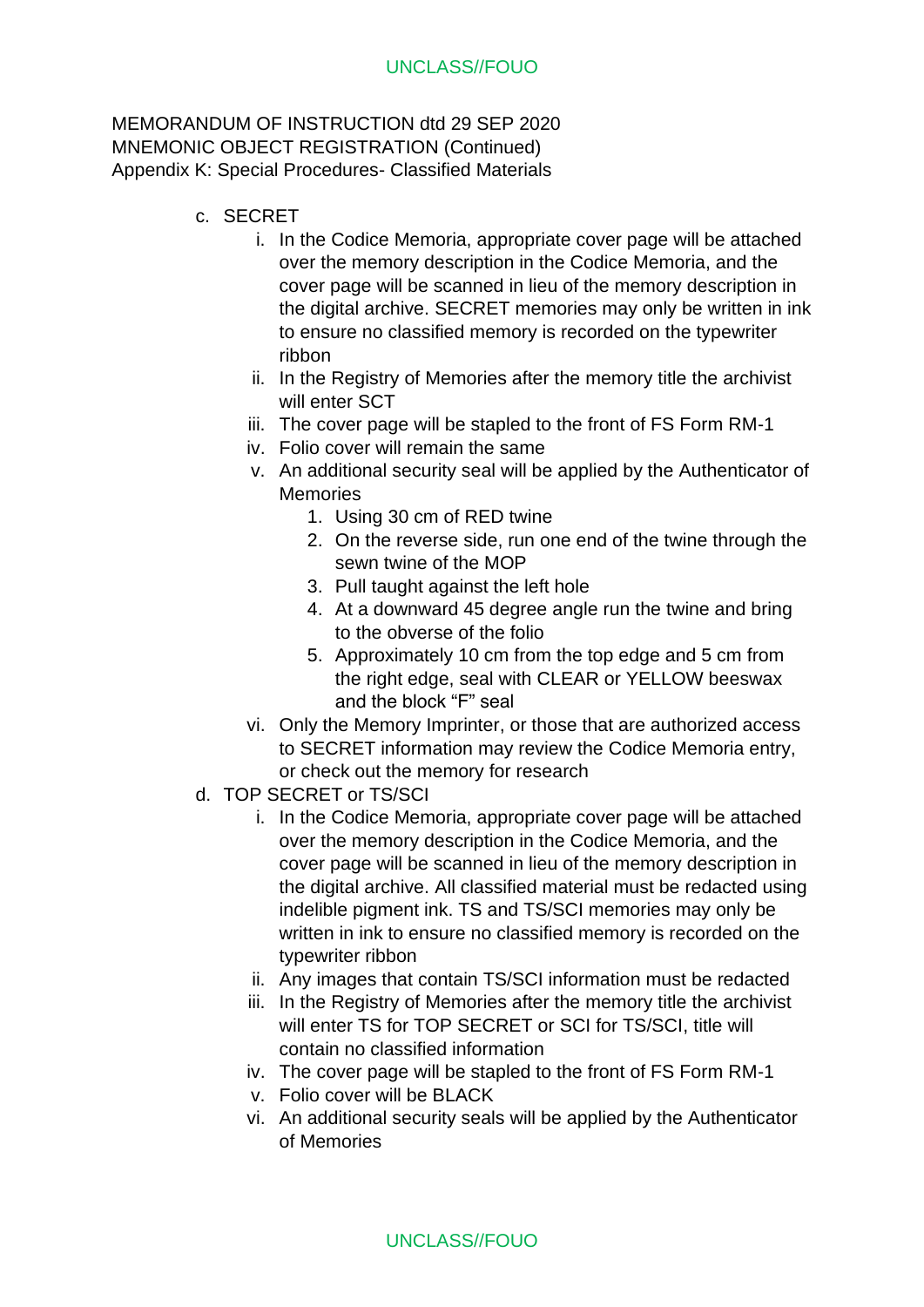- 1. Using 90 cm of BLACK twine
- 2. Punch 3 holes in the lower edge of the folio
- 3. Punch 4 holes on the open side of the folio
- 4. From the obverse side, run one end of the twine through the bottom left hole until the twine reached the midway point, you now have a top and bottom line
- 5. Starting with the bottom line
	- a. Feed the end front back to front until reaching the 7<sup>th</sup> hole
	- b. Then do the opposite with the top line until reaching the 7<sup>th</sup> hole
	- c. Tie the two ends in a square knot over the right edge
- 6. Approximately 10 cm from the top edge and 5 cm from the right edge, seal with RED wax and the block "F" seal
- vii. Only the Memory Imprinter, or those that are authorized access to TOP SECRET of TS/SCI information may review the Codice Memoria entry, or check out the memory for research